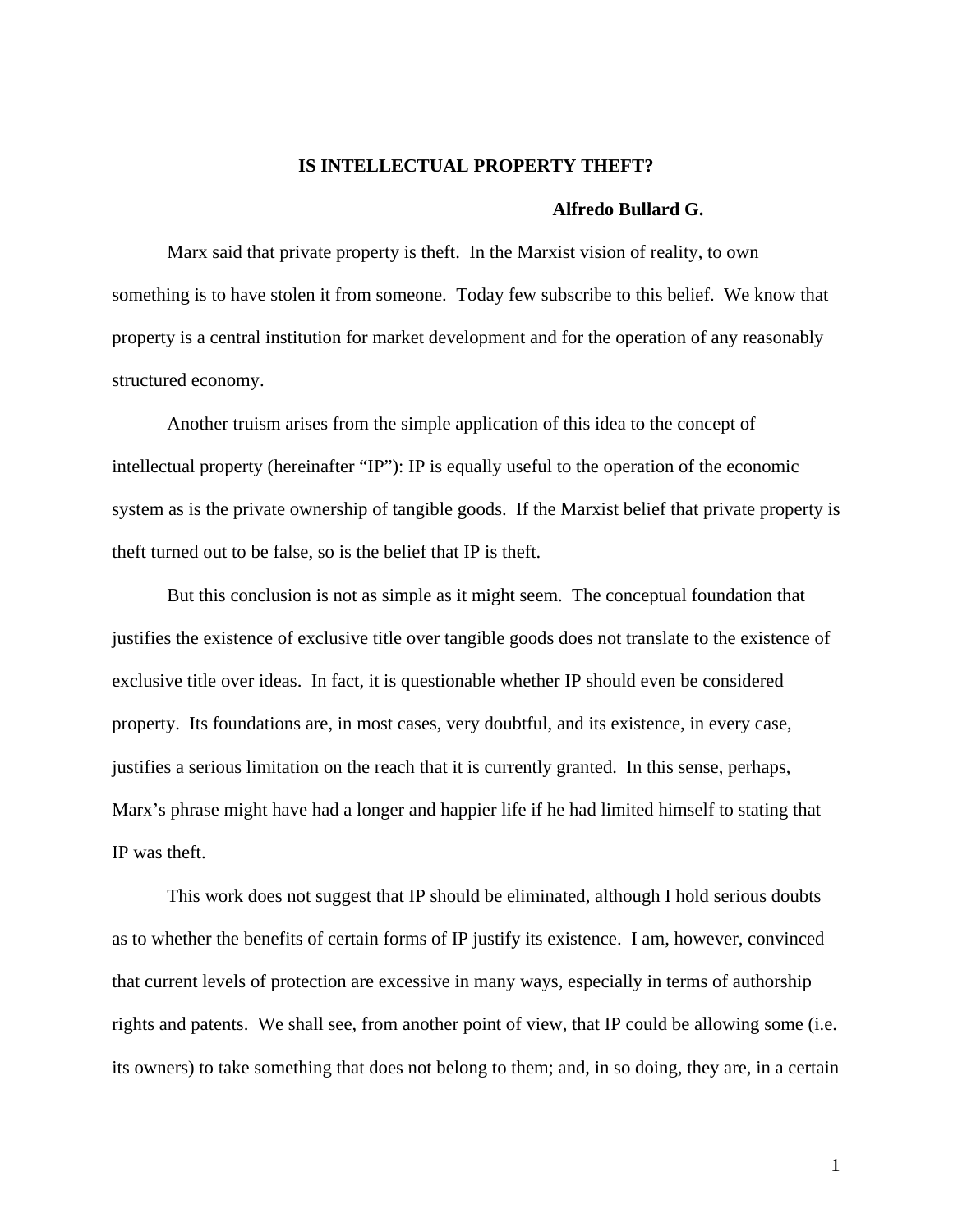way, robbing others.

### **1. IS IP SIMILAR TO PROPERTY IN TANGIBLE GOODS?**

 IP, as a concept, is often treated as a simple derivative of property. It is the ownership of intangibles. But the very legal regime itself creates important differences. For example, one notorious difference is that while property is perpetual, the property rights of IP are not, with the exception of distinctive signs (trademarks, slogans, and brand names, as long as they are used and their registration is kept up-to-date). In this way, the rights of authors pass into the public domain, that is to say they may be used by all, 70 years after the death of the author.<sup>1</sup> Today, the descendents of Cervantes may not charge a penny for the publication of *Don Quixote*. Likewise, patents pass into the public domain twenty years after their registration.<sup>2</sup>

 This means that once those periods of time have expired, they become common goods, or "public domain," and anyone who so desires may use them, even without the permission of the owner of the rights; so long as, of course, those rights are respected. In this way, these rights, although they are quite different from classical property rights in that they cannot be sold and they appear more like personal rights, have certain characteristics of the classical property rights in their perpetual nature. $3$ 

 The difference lies in the economic function that both play. Classical civil property, or private property, normally appears when the requirements of rival consumption and low costs of exclusion are present. The first requirement appears when, in the case of a specific good,

 $1$  Law on the Rights of the Author, Art. 52: "Copyright lasts for the life of the author and seventy years after his death, whatever the country of origin of the work, and it is bequeathed according to the provisions of the Civil Code."

<sup>&</sup>lt;sup>2</sup> Legislative Decree No. 823. "Art. 60.- Patents last for twenty years, counted from the date of presentation of the request, after which time the invention becomes public domain."

<sup>&</sup>lt;sup>3</sup> In this way, my work does not question moral rights, that is to say the right of a creator to be recognized a such. Thus, even if the works of Vargas Llosa pass into the public domain, this does not authorize anyone to plagiarize his work, passing it off as their own. In this way, moral rights exist in perpetuity. This work is limited to questioning the property rights of authors and inventors.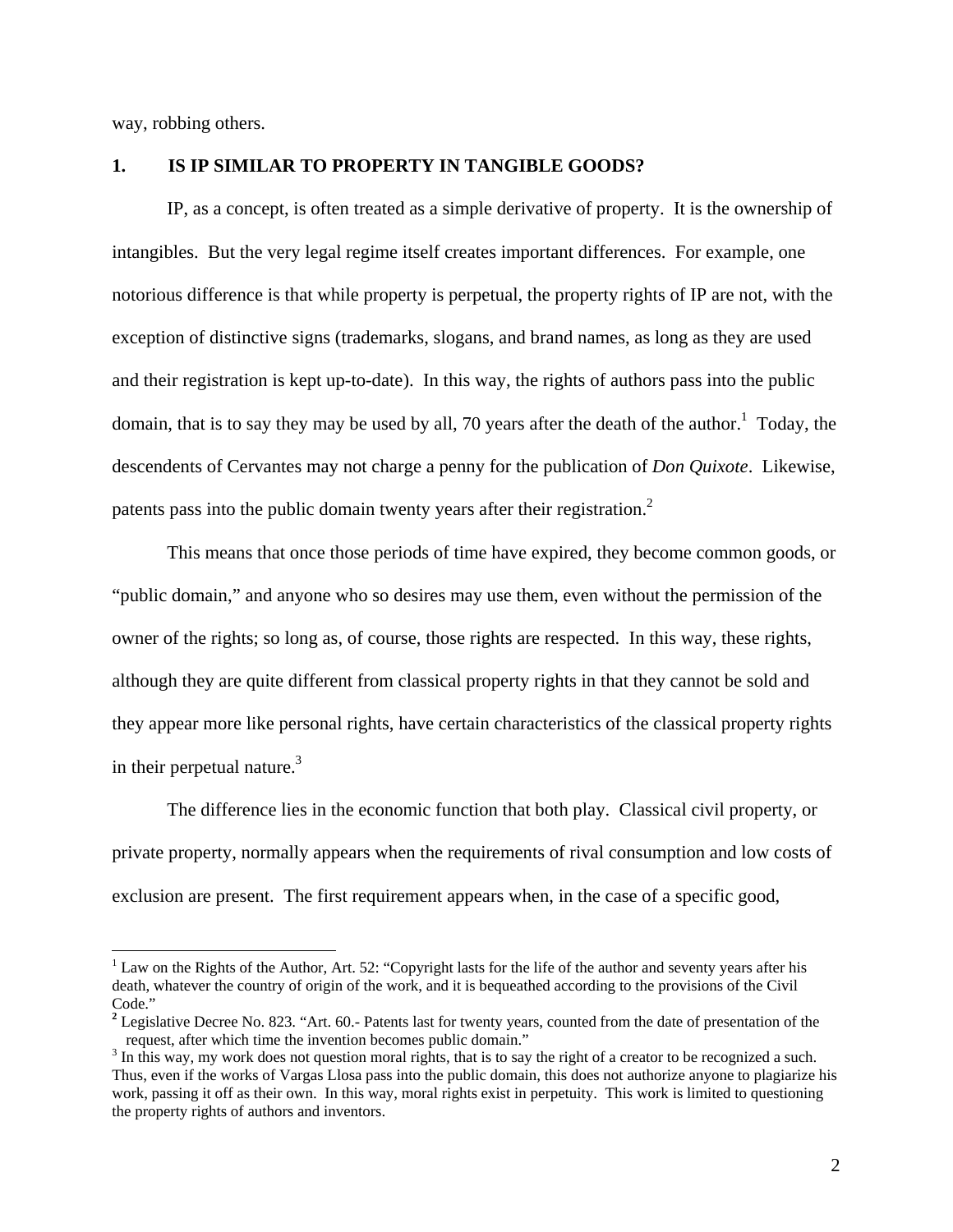simultaneous consumption by more than one person is impossible. A shirt (rival consumption) cannot be worn by two people at the same time, unlike air (non-rival consumption) which can be breathed simultaneously by many different people at the same time, without one person's breathing in a room impacting another person's ability to breathe.

 The second requirement refers to low exclusion costs, or mechanisms by which the property-owner can exclude others at a reasonable cost compared to the benefits that can be obtained. This explains, in the case of air, why it is so difficult to obtain property rights over it. Generating the ability to exclude something that expands and escapes, and whose cost of containing it is relatively high in relation to the benefits it creates, makes property rights over air non-viable. The legal system normally grants exclusive private property rights for those goods that, where there is rival consumption, have low exclusion costs.

 In general terms, IP—especially authorship rights and patents on invention, and to a lesser extent distinctive signs—does not comply with these two signature characteristics, mainly because of its non-corporeal or immaterial character. In this, it resembles air, because once an idea is created, its use is unlimited and it is very costly to create rights of exclusion.

 Just so, authorship rights and patents do not have rival consumption. One can read a work by Borges, without preventing someone else (actually thousands or millions of persons) from reading the same thing. It can be "breathed" by many without one "breathing" excluding another. We must not confuse the work with the book in which it is printed. The book is a material good, and as such, it cannot be used by two people at once; therefore, it has rival consumption and low exclusion costs. But the ideas in the work, those that give it form and content, do not have rival consumption and there are high exclusion costs. The same occurs with a patent. A formula for a drug can be used by many at the same time, without excluding others.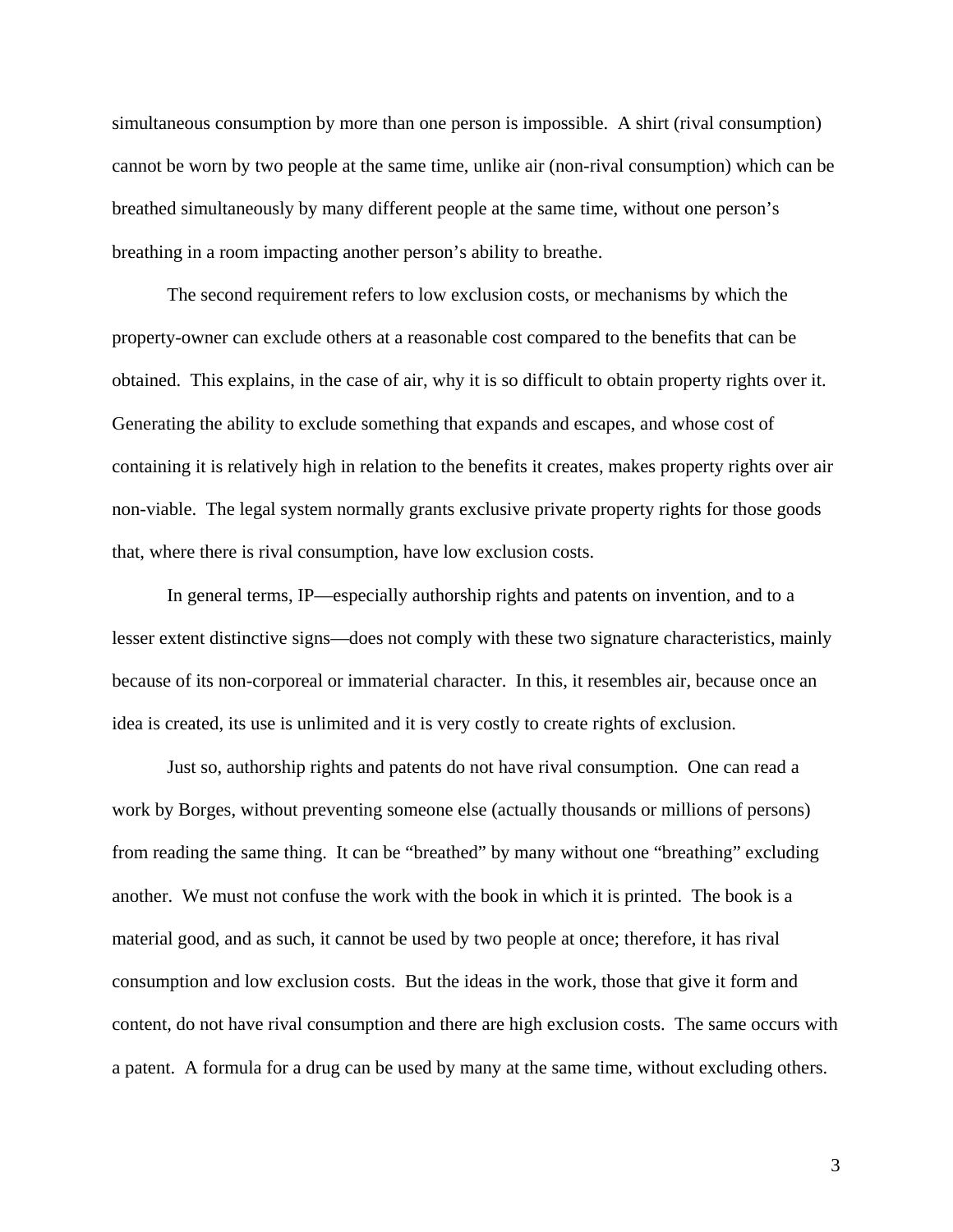If the cure for AIDS were discovered, many could manufacture it at the same time, without this preventing the use of the idea by he who conceived of it.

From this, we can deduce where authorship rights and patents fall on the map of different types of property:

|                            | <b>EXCLUSION COSTS</b> |                                                          |                                                                                |
|----------------------------|------------------------|----------------------------------------------------------|--------------------------------------------------------------------------------|
| R<br>V<br>Α<br>L<br>R<br>Y |                        | Low                                                      | High                                                                           |
|                            | <b>SI</b>              | <b>Private Property</b><br>(house, car)                  | Imperfect private<br>goods<br>(Trademarks,<br>slogans or<br>distinctive signs) |
|                            | NO                     | Imperfect public<br>goods (non-<br>congested<br>highway) | Public goods<br><b>Authorship rights</b><br>and patents.                       |

 As we see, the characteristics of IP seem closer to that of a public good than to a private property right.

 Kinsella suggests a teaching example to explain the non-rival character of IP, and why it does not respond to the problematic that explains the existence of tangible property. He shows that if we were in the Garden of Eden, where land and all goods were infinitely abundant, there would be no shortage and thus no need for property rules. Property would be meaningless. If someone had a lawnmower, this would be "cloned" automatically when another touched it. Obtaining a lawnmower in these circumstances could not be considered theft. Property does not apply to infinitely abundant things because no conflict arises out of its use. This is the case with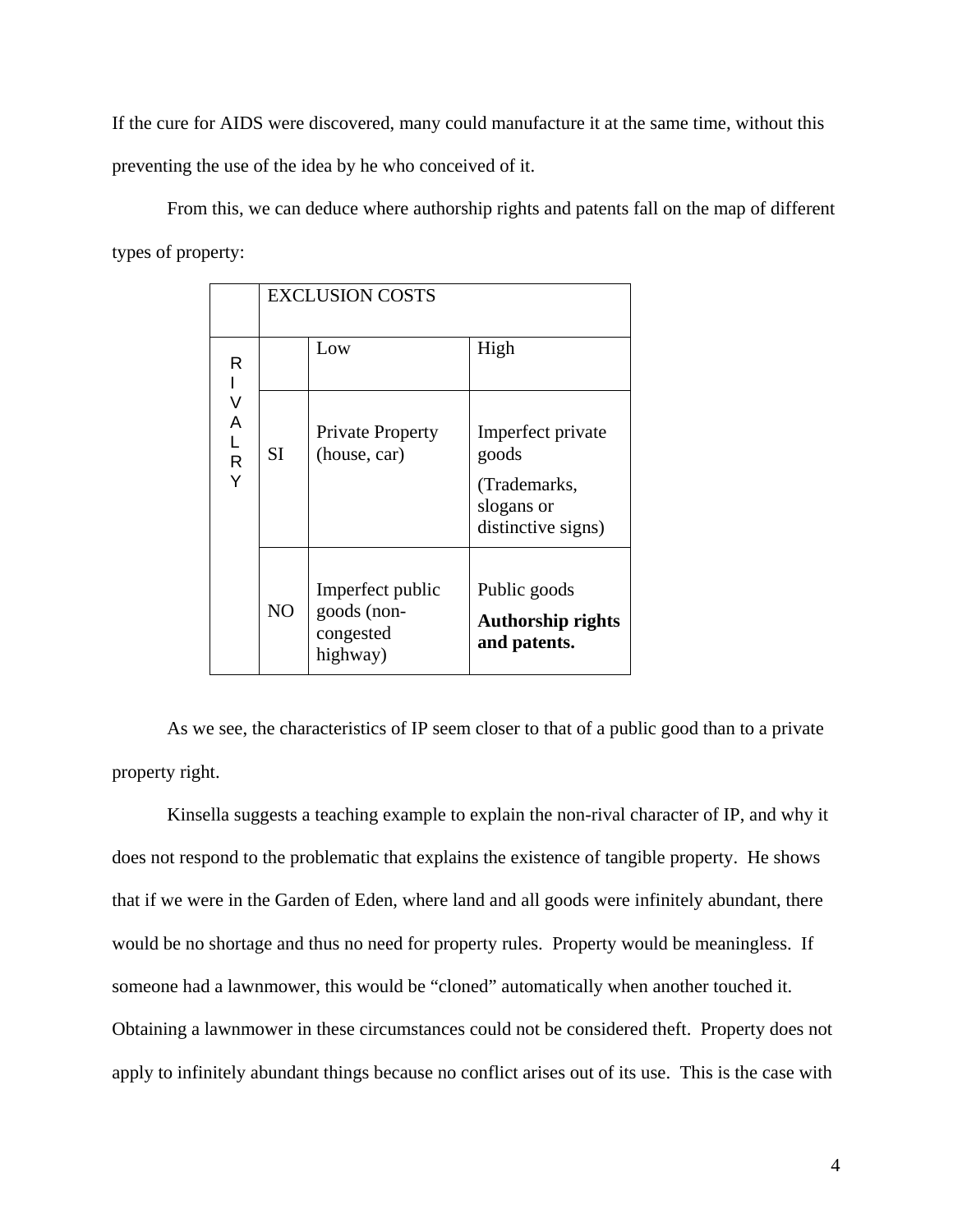IP, which behaves like a "magic lawnmower" that reproduces itself simply by being touched. In this context, exclusivity is unnecessary.<sup>4</sup>

When a good without rival consumption and with high exclusion costs is identified, public use appears to be the best alternative. More people will become cultured if Vargas Llosa or Borges are allowed to be freely read, and more people would be cured if a drug could be manufactured by an infinite number of laboratories at the same time. None of this would prevent the author or inventor from also using his work or invention.

 On the other hand, the exclusion costs of IP are usually great. This is precisely due to its non-corporeal character. If I want to defend my house, I need only build a fence. To steal my television, you must enter my house, and I can always defend my purse by swinging it at a would-be thief. But IP is not that simple. If you can remember a poem, you can recite it; if you can remember a song, you can sing it; and you can photocopy a book. If you know the formula for a drug, you can make it. It is a type of right that can be infinitely produced (like the "magic lawnmower") and it is thus quite difficult to control.<sup>5</sup>

 The result is that IP protects something that is the paradigmatic opposite of classic property: non-rival consumption with high exclusion costs. The natural conclusion should be to consider it a public good.

 If this is so, why do we protect IP with exclusive rights? It seems simple: we do this to incentivize creativity. In order to do this, we create a sort of "artificial property" that does not fit the classic requirements of property. In this way, we go against economic logic in order to motivate people to invest time and resources to create useful things for all. It is proposed that

<sup>&</sup>lt;sup>4</sup> Kinsella, N. Stephan. "Against Intellectual Property." Originally published in Journal of Libertarian Studies,

Volume 15, no. 2 (Spring 2001): 1–53 2001 Ludwig von Mises Institute, www.mises.org. (August 4, 2004) 5

<sup>&</sup>lt;sup>5</sup> This is because information, like water, tends to flow and it is very difficult to prevent its escape. It is also difficult to establish laws about water, because the exclusion costs are elevated by the physical nature of the liquid.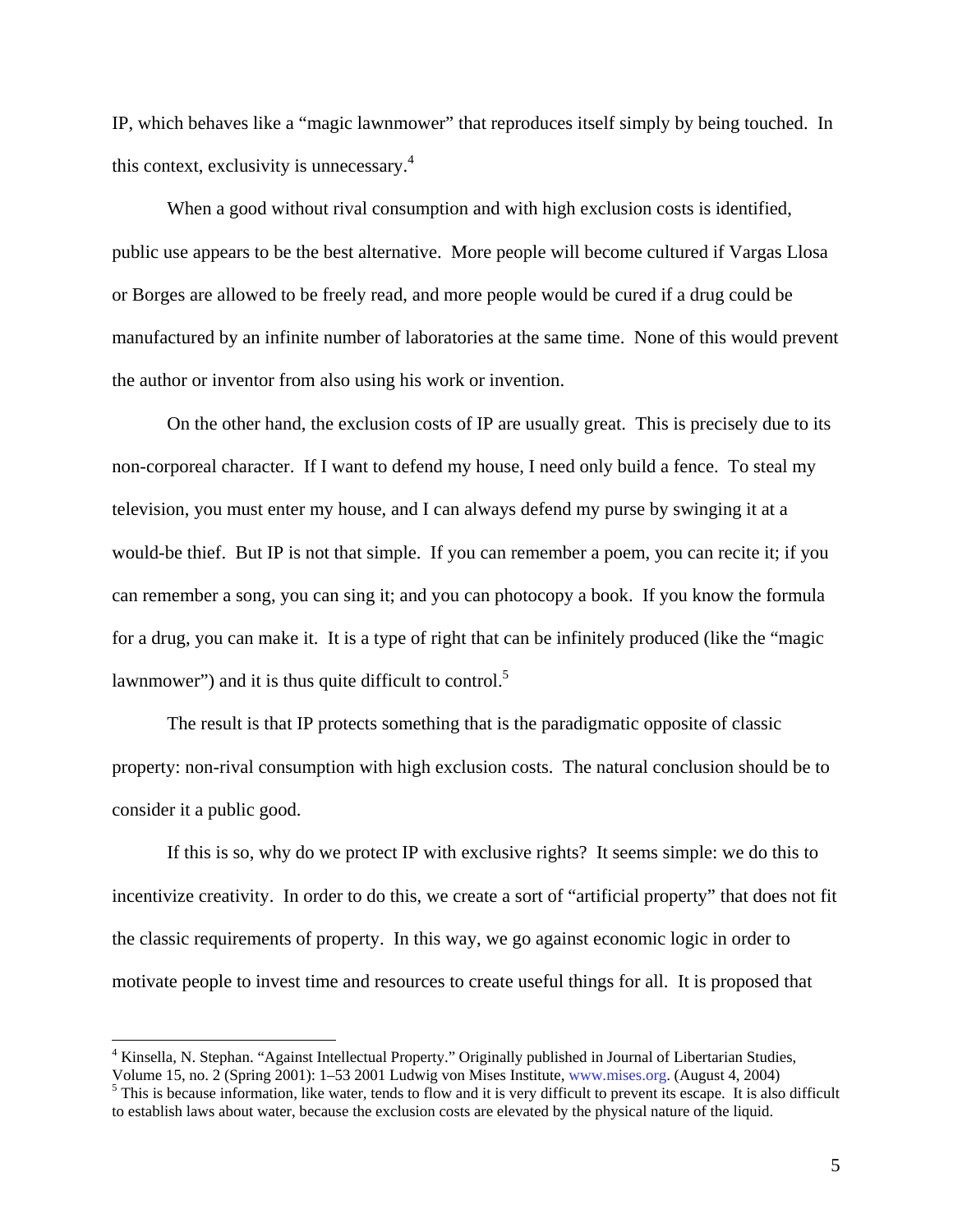exclusive rights, although expensive to execute and difficult to put into practice, exist only to create these incentives.

 Under this concept, we protect the works of Vargas Llosa to motivate him to write, and those of Charlie García to motivate him to compose music, taking on great costs to put into practice these types of rights and accepting that, at least for a time, these rights will be private (creating, as we shall see, a monopoly or privilege) notwithstanding the fact that it is better used as a public good.

 This problem of the absence of rivalry and the high exclusion cost of IP was warned by Thomas Jefferson, who was opposed to the recognition of patents:

If nature has made any one thing less susceptible than all others of exclusive property, it is the action of the thinking power called an idea, which an individual may exclusively possess as long as he keeps it to himself; but the moment it is divulged, it forces itself into the possession of every one, and the receiver cannot dispossess himself of it. Its peculiar character, too, is that no one possesses the less, because every other possesses the whole of it. He who receives an idea from me, receives instruction himself without lessening mine; as he who lights his taper at mine, receives light without darkening me. That ideas should freely spread from one to another over the globe, for the moral and mutual instruction of man, and improvement of his condition, seems to have been peculiarly and benevolently designed by nature, when she made them, like fire, expansible over all space, without lessening their density in any point . . . . Inventions then cannot, in nature, be a subject of property."6

 That which permits a good to have rival consumption is precisely the absence of which makes impossible its simultaneous use. Property rights are assigned to scarce goods in order to create maximum utility in their use. In terms of physical goods, their scarcity is a presupposition of the existence of property. But in the case of IP, the opposite occurs. Before the assignment of

<sup>&</sup>lt;sup>6</sup> Letter to Isaac McPherson, August 13, 1813" (Peterson, 1988, pp. 604-05), cited by Cole, Julio. PATENTES Y *COPYRIGHTS*: COSTOS Y BENEFICIOS" Originally published in *Libertas*, No. 36 (Mayo 2002): 103-42. www.economia.ufm.edu. (August 4, 2004)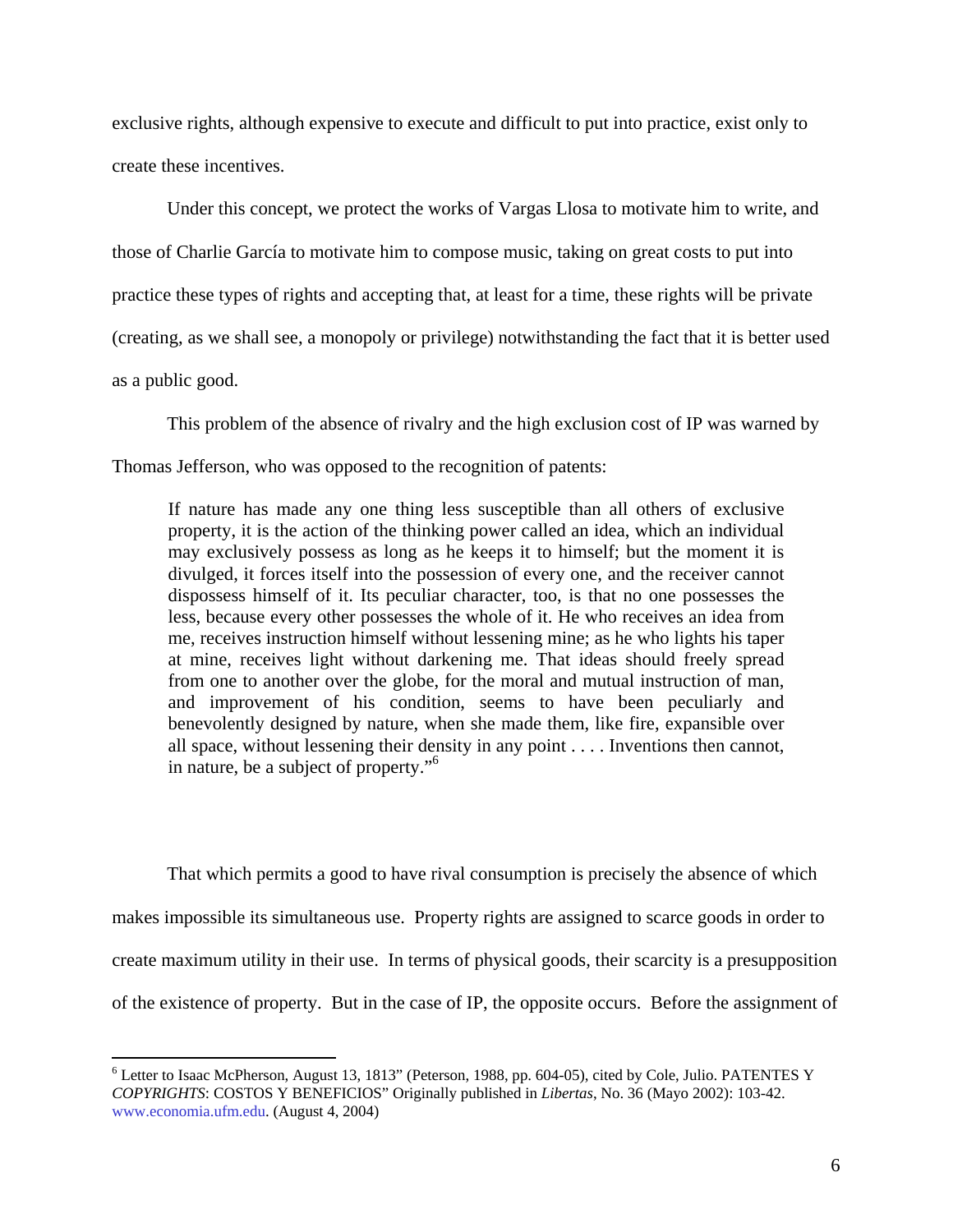an IP right, the good (the idea) was sufficiently abundant to be used in different ways. As Cole

notes,

It is difficult to justify intellectual property rights under this concept of property, as these do not emerge from the scarcity of the objects themselves, but rather their aim is to create a scarcity, so as to generate a monopoly rent for the rightsholders: here the law does not protect property of a scarce good, but rather the "scarcity" is created by the law itself (and this "artificial" scarcity is precisely the source of the monopoly rents that confer value upon those rights). The great difference between patents (and copyrights) and property rights over tangible goods is that the latter would be scarce even if there were no defined property rights, whereas in the case of patents and copyrights the scarcity only comes into being after defining the property right.**<sup>7</sup>**

This explains why there cannot be perpetual rights. If the idea is not to protect a good

without rival consumption but rather to incentivize its creation, it is not necessary to give the

creator a monopoly or perpetual privilege over his idea; rather, it is sufficient to give him the

incentives to create it. Once the "necessary" period of time for this has passed, the good passes

into the public domain. $8<sup>8</sup>$ 

This discussion leads us precisely to the question of why copying a work or using a patent

without authorization is different from theft. If I enter my neighbor's house through the window

<sup>7</sup> Cole, Julio "Patentes: Costos y Beneficios." www.economia.ufm.edu.

 <sup>(</sup>August 4, 2004)

<sup>&</sup>lt;sup>8</sup> The exception serves to prove the rule. Brands and other trademarks have permanent protection, as long as they are used, and, in the case of brands, their registry is renewed. The reason is obvious: brands do have rival consumption. Given that their economic function is to distinguish some products from other, if simultaneous use were permitted by different people, they would not fulfill their role. If other companies described their soda as Coca-Cola, this would produce tremendous confusion in the market, and the incentive of producers to improve their products would be dilutes, because as soon as they had completed their objective others would easily copy their brand. In reality, brands and trademarks are an ingenious legal means of allowing property title to the prestige of a product. But to be distinctive, the identification element (the brand itself) must be exclusive, which explains the rival nature of its use, even though it has in principle high exclusion costs. This, as Cole correctly notes, creates differences in the legal regime:

The difference between a trademark and a patent is that a trademark identifies the origin of a good, but does not prohibit the manufacture of similar (or even identical) goods, and thus lacks the monopoly character of a patent: If I want to make whiskey and call it "Chivas Regal," I am violating the law, but this does not prevent me from making and selling whiskey as long as I do not put someone else's brand name on it. The existence of a patent, however, prevents me from producing and selling the patented object. For this reason, many people happily accept the protection of brand names as perfectly legitimate and of vital importance in a modern capitalist economy, yet nonetheless oppose patents for conceding monopolistic privileges.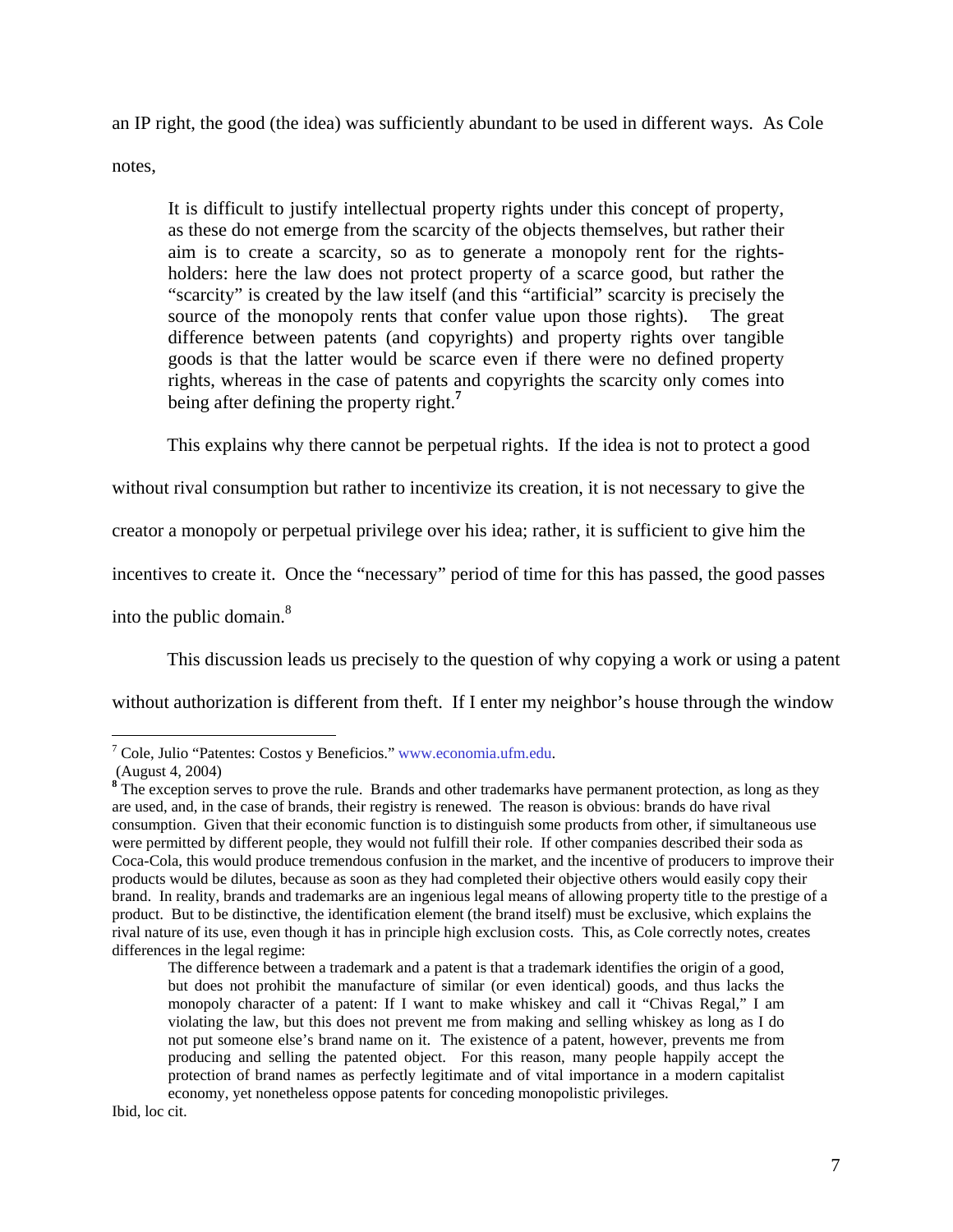and I take his television, I can no watch my favorite program, but I have consequently deprived my neighbor of the ability to do so. I have stripped him of his property. But if I copy an author's song, I can hear it and reproduce it, but the author is still able to use it. He has not been stripped of his property. I have not entered his life to take anything away from him. To the contrary, the existence of authorship rights gives him the ability to control who may use his song without affecting him in any way.

# **2. INFORMATION PRODUCTION AS A PUBLIC GOOD.**

But what happens if we consider IP as a public good? Why would a writer struggle to use his imagination to give us an interesting novel if this, as a public good, could be freely used by others? Why would any business have a research and development department if its new inventions would belong to all?

 The characteristic of public goods adheres to many forms of information that do not have rival consumption and have high exclusion costs. For this reason, once information is produced and diffused, all benefit from it. One apparent solution to this is that the State could charge taxes and produce the necessary information. In fact this occurs, and it is not unusual for the State to be involved in the production of culture or technology through public institutions or subsidies. It is thus not unusual that the technology that sent man to the moon was primarily the consequence of tax-generated resources; that is to say that it is common to see public funds and subsidies being used in the promotion of culture.

 One alternative to state investment is to give a sort of privilege to whoever creates a public good. Indeed, patents or authorship rights are quite similar to concessions, which allow an individual to charge for the exploitation of a public good in exchange for investment therein. In this way, if you had an idea, I grant you the privilege to charge for its use. And, like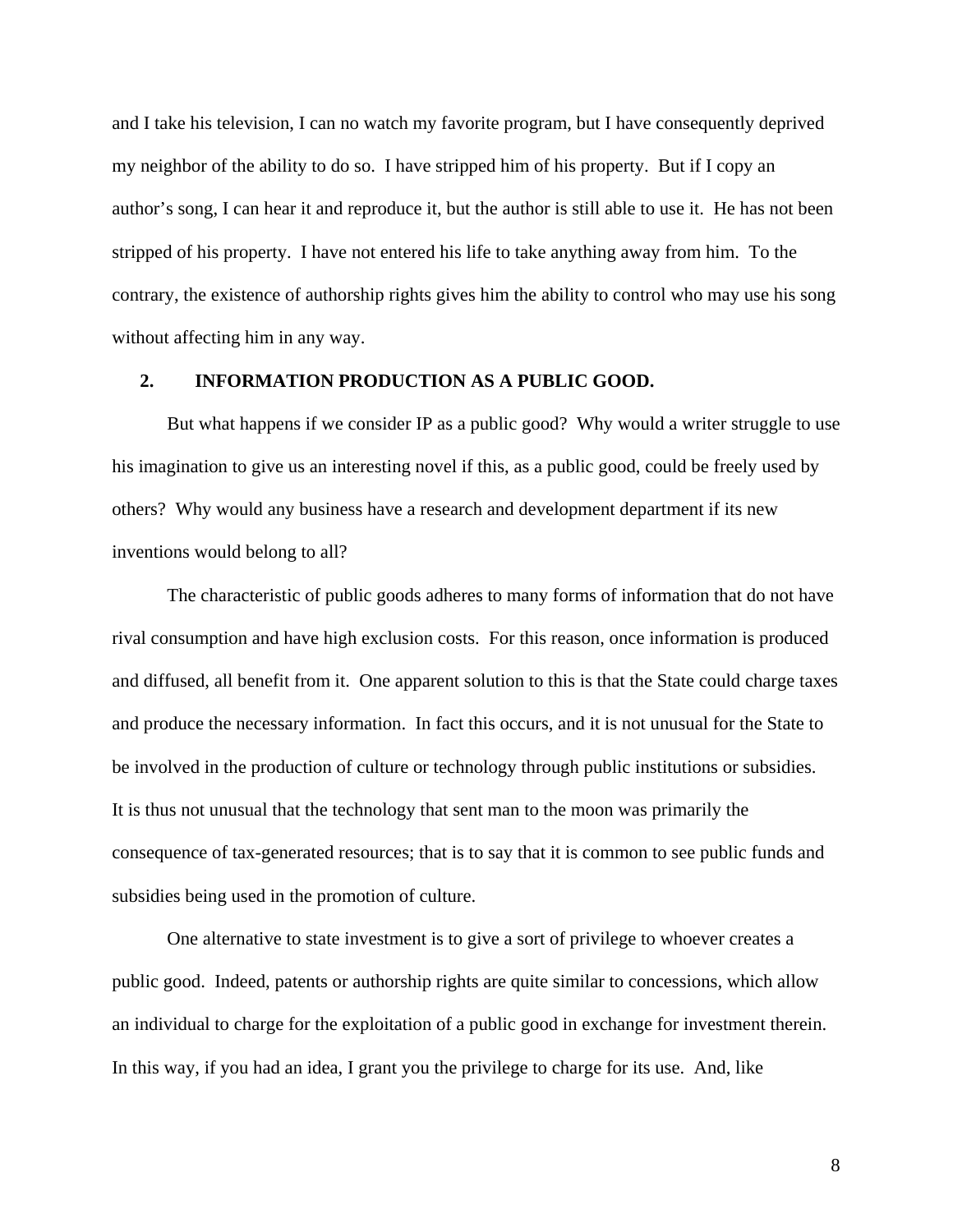concessions, IP is temporary and lasts until the expenditure invested in the creation or maintenance of the public good is recovered by the costs that the State allows them to charge. But unlike concessions, in which the State usually establishes regulations to control the market power of the concessionary, especially if a monopoly is granted, this does not occur with IP, where the rights-holder can fix whatever price he so desires, thus effectively exercising monopoly control.

 But IP is not the only case of public information that is privately produced. Private individuals, interacting with each other, create the greatest volume of public information without the need for any privileges to be provided to those who produce it.

One ready example, noted by Pasquel, $9$  is news. Every day we learn what happens in the world via television, radio, newspapers and magazines. The companies in charge of these media invest a great amount of money in obtaining, processing and delivering this information to us, even though they know that they cannot exclude others from reproducing and distributing it. Beyond the pride of the scoop, everyone can take advantage and be "free riders" on the labor of others. Of course, one could imagine an argument that if the media had exclusive property rights over the news, there would be more incentive to investigate and discover new information.

 Another interesting example, also noted by Pasquel, citing David Friedman, is faith.**<sup>10</sup>** It is common to see religious programming on television, or to go to a church to listen to a sermon that informs us about a specific belief, without paying for it and without the existence of any exclusivity over the message. This occurs because many people are convinced, by faith or by belief, that they should contribute economically to those who spread this type of information,

<sup>&</sup>lt;sup>9</sup> Pasquel Rodriguez, Enrique. "¿No era la Necesidad la Madre de la Inventiva? Por qué Eliminar las Patentes, los Derechos de Autor y el Subsidio Estatal a la Producción de Información." Monograph presented at the annual meeting of ALACDE. Lima, Abril del 2004. Unpublished manuscript.

 $10$  Ibid, loc cit.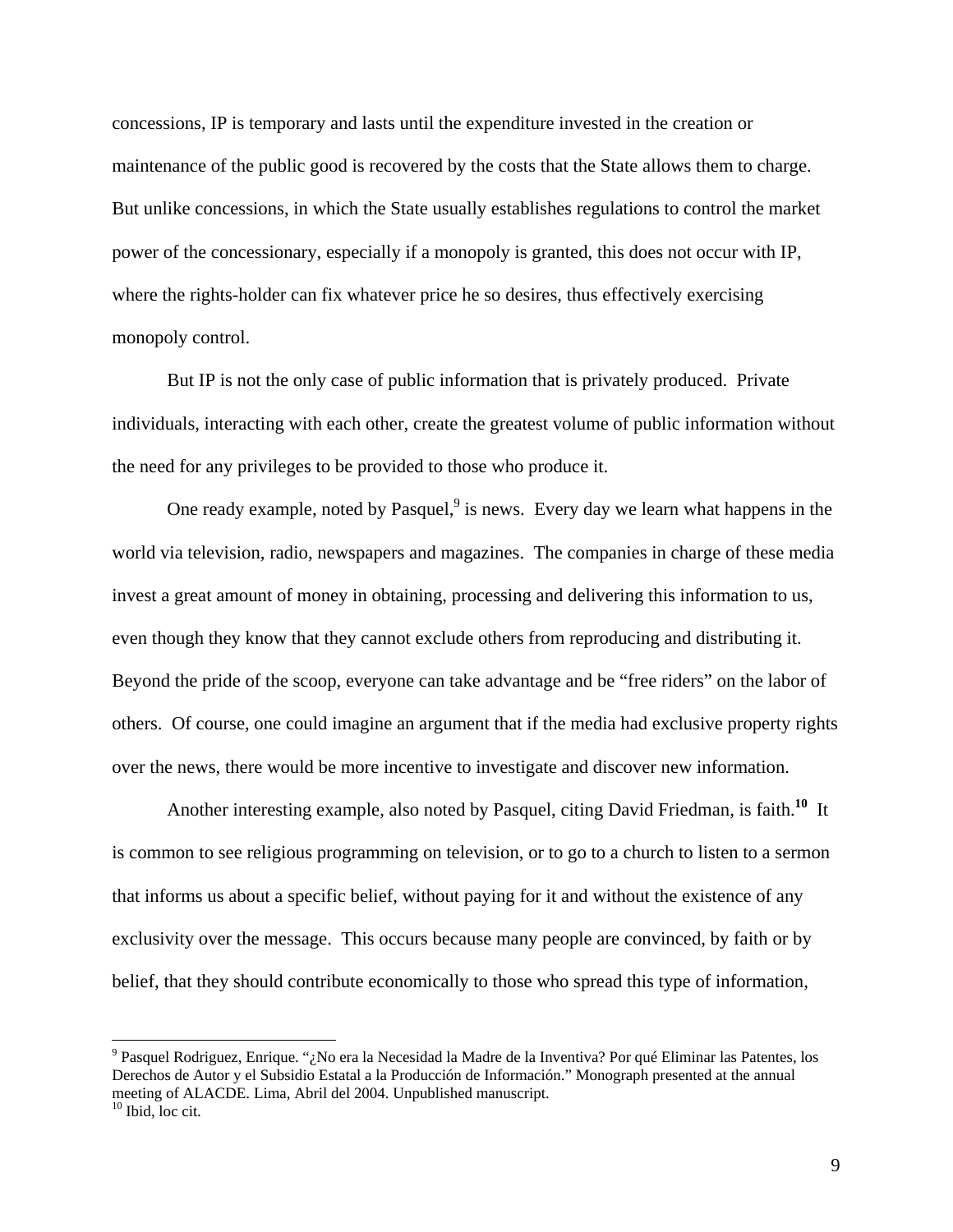creating positive externalities for others.

Martin cites language as another example.<sup>11</sup> As he shows, language clearly demonstrates why ideas should be available to all. All types of language may be freely used by all, and not only by those who create it. The invention of a word that enables communication does not create exclusive rights for he who invents it. $12$ 

 Another example is fashion. Designers continually innovate new forms of clothing even though IP protection is virtually non-existent in this area. The creative incentive weighs towards becoming famous as an innovative person, not having an exclusive right over a new design.

 But perhaps the most interesting example, for its similarity with certain forms of IP, is scientific knowledge. Scientists carry out research and publish their results, assuming the cost of their labor without the ability to exclude most of their discoveries from the public domain. It is not difficult to support an argument that scientists would have more incentives to perform research if all of their discoveries could be protected by exclusive rights. But at the same time, this exclusivity would slow down scientific development, because the discoveries of my ancestors could not be used at low cost, thus making new discoveries more difficult.

 If one wanted to say that scientific discovery is different from inventing something new, one would have to admit that it is a vague distinction. The ability to patent the result of genetic research shows that every invention is part imagination, part discovery of something that already exists in nature.

 In the same vein, Rand shows that the difference between creation and discovery is unclear and non-rigorous. Moreover, the moral reasons that one activity and not the other is

<sup>&</sup>lt;sup>11</sup> Martin, Brian "Against Intellectual Property". www.uow.edu. (5 de August, 2004)

<sup>&</sup>lt;sup>12</sup> Perhaps the only exception is brands. But note that in this case, exclusivity does not prevent the use of words for communication. A consumer can use the word Coca-Cola to communicate without paying for it, or a competitor can use the brand symbol to include it in a commercial making a comparison. Exclusivity is limited to the use of the brand to identify products or services.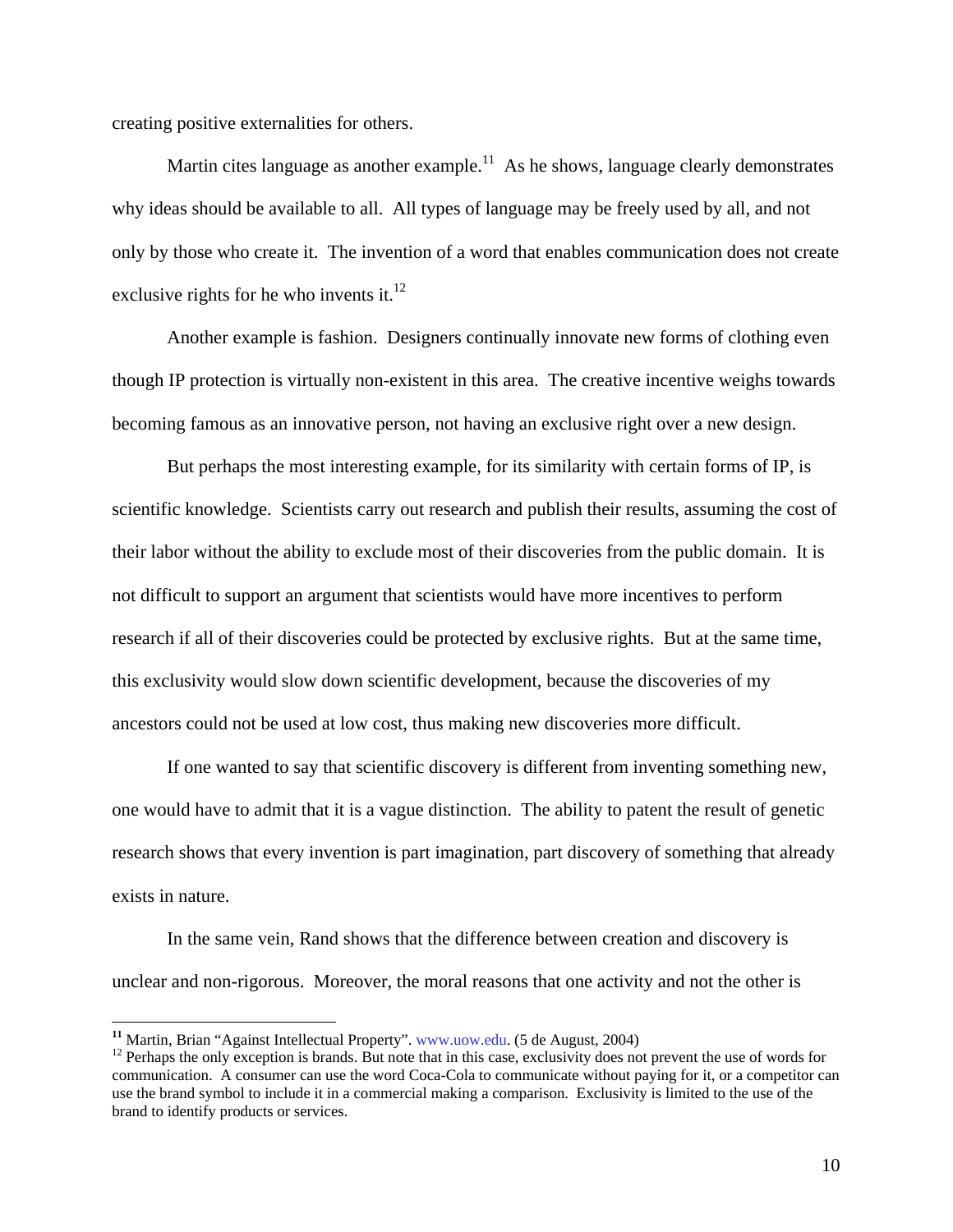protected by property rights is also unclear. Nobody created the materials. The inventors only manipulate them and structure them according to physical laws. If an engineer invents a better mousetrap, he does it by joining and assembling pre-existing parts so that they can carry out a new function. Others that learn of this new invention can also build a better mousetrap. But the mousetrap only follows the laws of nature. The inventor invented neither the material of which the trap is made, nor the appropriate facts and laws to make it work. He has only discovered that, putting these elements in a certain order, they function in a certain way.<sup>13</sup>

We are not arguing that IP cannot incentivize greater creativity among certain people. Indeed, we are convinced that it does. But this does not mean that without IP there would be no creation. The question is not whether IP incentivizes innovation and creativity or not. The question is whether the amount of innovation that it does incentivize, that is to say the amount of innovation that would not be produced if there were no IP, justifies the economic costs that this exclusivity generates.

 In the following pages, we will analyze the costs and benefits of IP, in particular patents and authorship rights, in order to answer these questions.

### **3. THE COSTS OF IP.**

#### **Restriction on competition.**

The first and most apparent of these costs is associated with the monopoly it can create. Although arguably IP does not always create a monopoly, it is no rare that this be the consequence. Certainly Vargas Llosa's ownership over the rights to one of his books does not give him a monopoly in the literature market, as his books compete with those of other authors like García Márquez or Borges. The same could be said about the invention of Betamax, which

<sup>&</sup>lt;sup>13</sup> Cited by Kinsella, op cit, loc cit.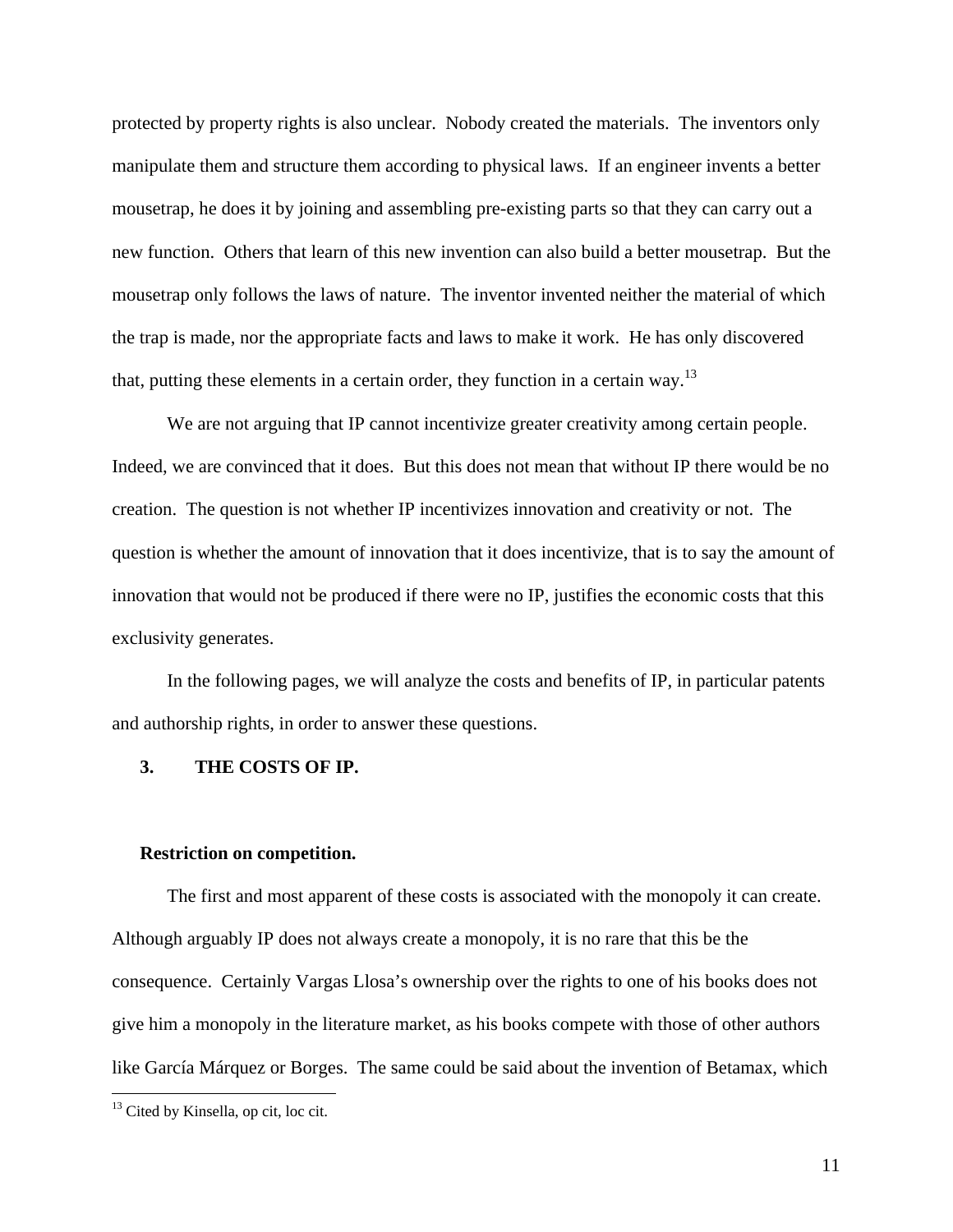competed and was destroyed by VHS. But there are inventions which create monopolies. The recent discovery of the cure to a disease creates a monopoly until another cure is discovered which extinguishes the patent.

But whether or not it creates a monopoly, IP reduces competition. This restriction on competition creates those costs commonly associated with monopolies. First, it restricts the availability of ideas: fewer people can read Vargas Llosa, or fewer sick people can use a recently discovered medicine. Second, the prices of works and inventions will be elevated.

### **Reduced innovation and development.**

Although it seems paradoxical, IP can act in a way precisely opposite to its supposed objective of motivating innovation.

 One example is that of Henry Ford, who did not hold the patent on the automobile and therefore had to struggle for years against a cartel that owned the patent and did not want affordable cars to be produced. Undoubtedly, during these years many consumers were denied autos that they could have had were there no such thing as patents.<sup>14</sup>

 One even more dramatic example is aviation. Bittlingmayer described the deformation of the wings patented by the Wright brothers (enabling flight), which extended to any system that bended the "lateral margins" in opposite directions. Another group of aviation pioneers, financed by Alexander Graham Bell, were aware of the Wright patent but apparently had doubts about the method of bending the wings. Bell suggested using folded wings, or "spoilers," that had been used in France. Curtiss later incorporated this concept into his successful flights in 1908. The Wright Brothers sued Curtiss for patent infringement in 1909, arguing that their method applied equally to folded wings. After lengthy litigation, Orville Wright won the case in 1914. Curtiss then made a small change in his method of controlling the spoilers, and the Wright

<sup>&</sup>lt;sup>14</sup> Cole, Julio. "Patentes: Costos y Beneficios", loc cit.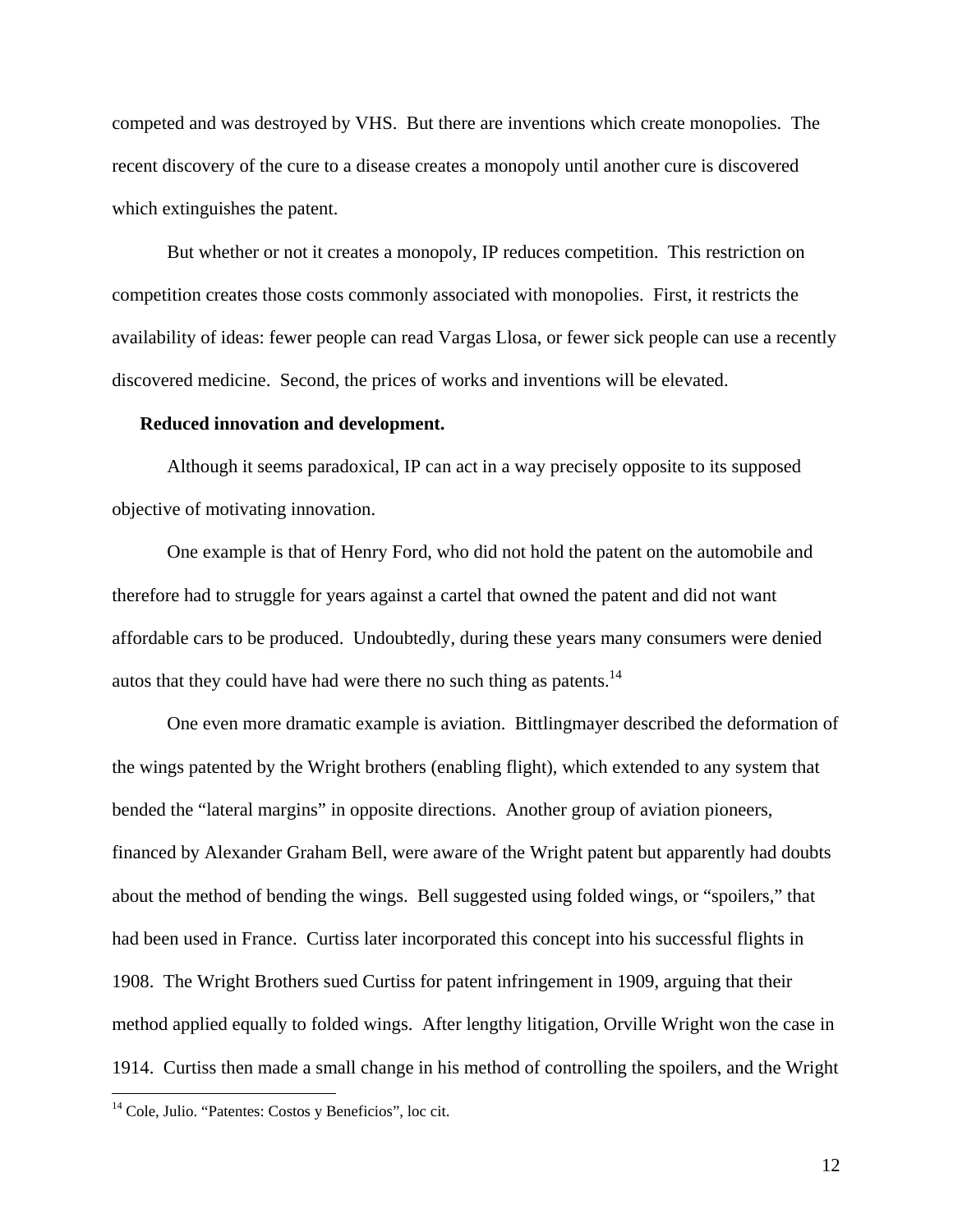company filed another suit. Only after the United States became involved in the First World

War did the government intervene to resolve the litigation, as factories were unwilling to

manufacture airplanes for fear of being sued by the Wright Brothers.<sup>15</sup>

Another case is the steam engine. For more than twenty years, James Watt prevented the

development of steam engines more modern than the version that he had patented.Some believe

that the real Industrial Revolution began the day that his patent expired in 1785.<sup>16</sup>

This type of situation also occurs in the area of authorship rights. As Pasquel explains:

One famous case is that of a director named Litchfield, who sued Steven Spielberg alleging that "E.T." was nothing more than a copy of his film, "Lokey from Maldomar." But the most shocking case was that of Ashleigh Brilliant, who coined more than 7,500 phrases, and won over 100 lawsuits for violation of her authorship rights. $17$ 

But holding up invention and creation cannot be a mere "collateral damage" of the existence of

IP. Sometimes, IP grants powers that can be used intentionally and strategically, not to improve

the provision of extant inventions and works but to restrict it. As Cole shows:

Patent owners also have incentives to do this (that is to say, "invent around" their own patents) with the aim of hindering potential competition. Insofar as this is induced by the patent system, the resources consumed (as well as associated legal expenses) are essentially wasted, from the social point of view, and should be considered another cost of the system. To give an example, Bresnahan (1985) noted that to protect its monopoly position in the photocopier marker, Xerox patented every imaginable aspect of its technology. "IBM has spent millions to 'invent around' the primary Xerox patents, and some 25% of the budget was spent on legal fees instead of research and development."<sup>18</sup>

Another example is AT&T, which, since its founding in 1875, obtained patents to ensure its

monopoly on telephones. They also held up the commercialization of the radio for 20 years.

And General Electric obtained a series of patents to hold up the development of fluorescent

<sup>&</sup>lt;sup>15</sup> Cited by Cole, Julio "Patentes: Costos y Beneficios" loc cit.

<sup>&</sup>lt;sup>16</sup> Pasquel, op cit, loc cit.

<sup>&</sup>lt;sup>17</sup> Pasquel, op cit, loc cit.

<sup>18</sup> Cole, Julio. "Patentes: Costos y Beneficios" loc cit.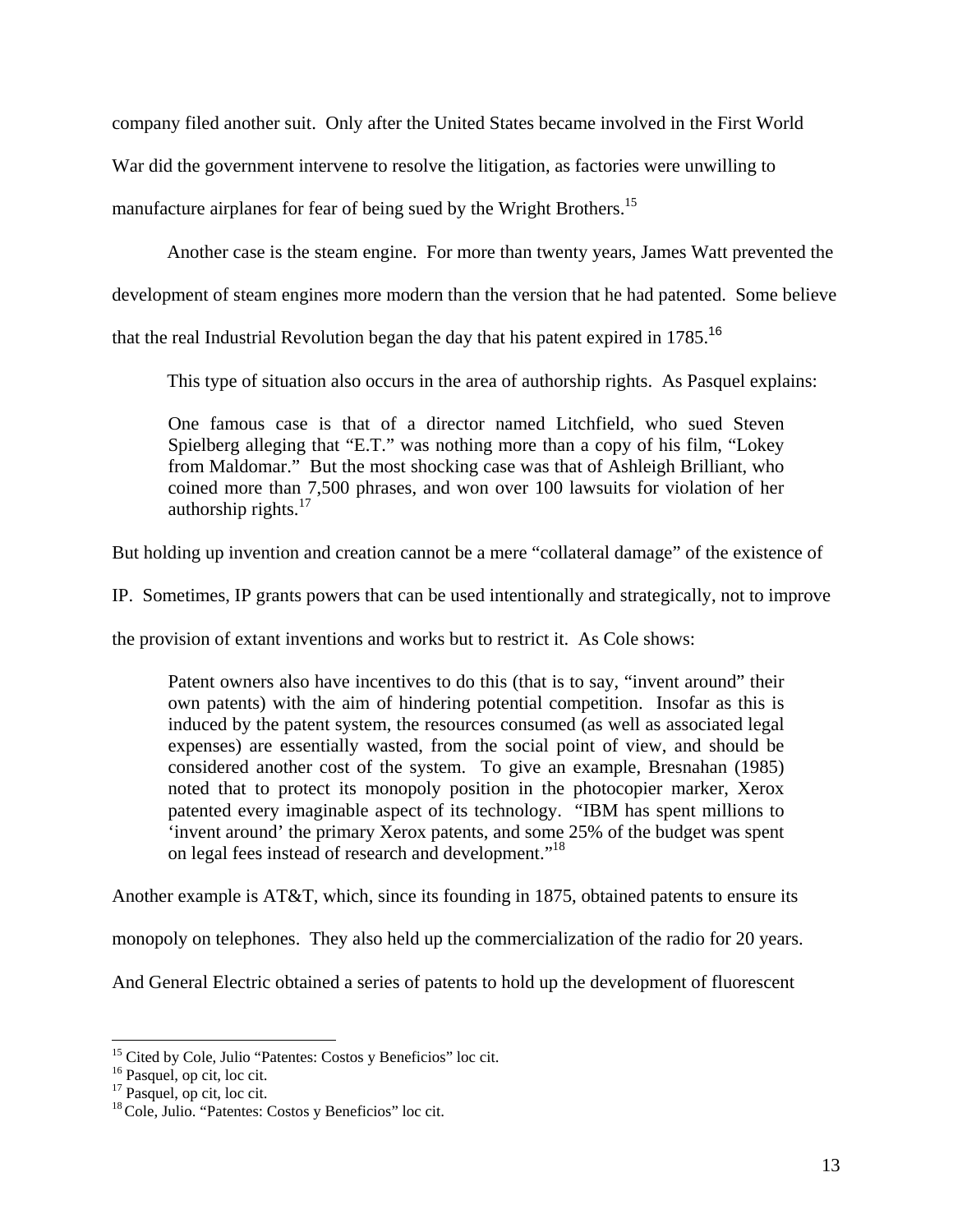lighting and thus protect its production of incandescent lighting.<sup>19</sup>

 More recent examples show the use of patents to hold up development of internet services. Amazon.com has patented "one-click" shopping, that is to say the option of purchasing items on the Internet with a "click" of the "mouse," thus restricting the use of a system already prevalent on other websites. And British Telecom announced its intention of enforcing a patent on hypertext, the working basis of nearly every web page in the world.<sup>20</sup>

 The economic explanation is simple: A monopolist has incentives to defend his monopoly income. His technological research will thus shift not to discovering useful patents, but rather defensive patents. Meanwhile, a potential entrant seeking a new patent to compete with the monopolist must struggle to obtain any competitive profit. While the monopolist struggles to keep his profit exceptionally high, the entrant struggles just to gain a normal profit in the market. This explains why the monopolist has more incentive to develop defensive patents than has the potential entrant in developing patents that would allow him to enter the market. The result is a great waste of resources that disincentivizes innovation.<sup>21</sup>

Patents also retard the development of network economies. As we know, in the real world, the development of network economies is essential in certain fields. Markets like the Internet, computers, and telecommunications require the development of ever-greater and more integrated networks.

 Networks create positive externalities when the private consumption of an individual increases the value of the consumption of the same product for everyone else. For example, the value of a telephone network increases every time a new user joins it, because each of the other

<sup>&</sup>lt;sup>19</sup> Martin, op cit, loc cit.<br><sup>20</sup> Callahan, Gene "Rethinking Patent Law" www.mises.org<br><sup>21</sup> For an interesting discussion of this topic, <u>see</u> Menell, Peter S. "Intelectual Property: General Theories" www.dklevine.com.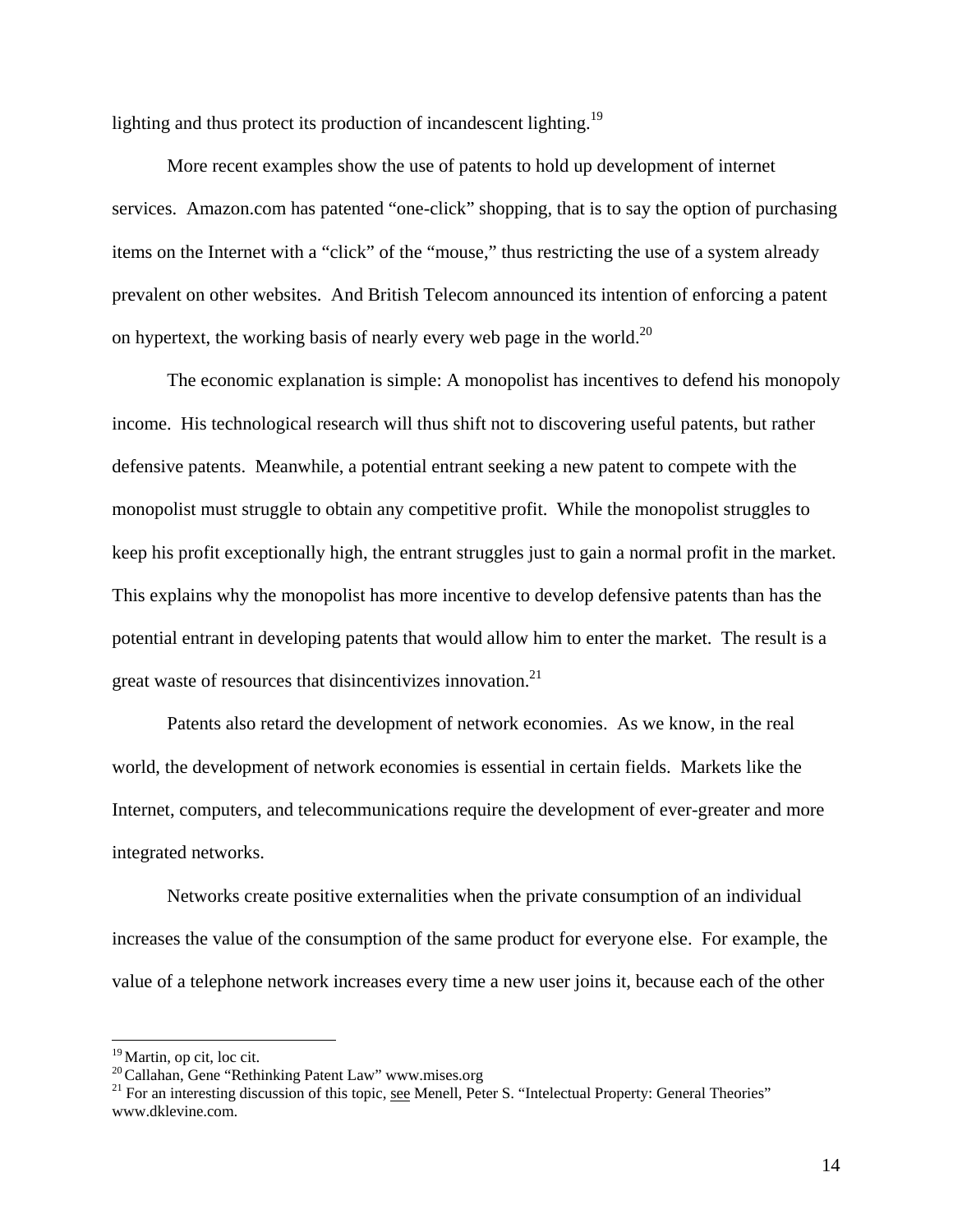subscribers may now communicate with more people. One single telephone is worthless because it does not allow communication with anyone else. Only with the existence of a second telephone does the first gain value, a value which increases with each additional telephone.

 To integrate a network, technology must be compatible. But patents can prevent, or raise the costs, of a potential entrant's use of a compatible technology that would allow him to incorporate into the network. The result is slower network growth and a corresponding reduction in value. $^{22}$ 

 An example of this effect is the case of Microsoft and its Windows operating system. Most discussion of this problem has been based around the application of antitrust or antimonopoly statutes. But perhaps the solution to the problem could be found in the fact of Microsoft's authorship rights over its software. There is today a massive network of compatible computers, which allows a Word file to be read by any one of them that has Windows. This is good, and consumers approve of it, because it increases the sum value of the network every time a Windows computer is introduced into the system. But IP rights make this program more expensive, which means that cheaper programs are not genuinely compatible, which in turn slows the growth and level of connectedness of the network and thus its aggregate value. In other words, a change in IP law would make expensive antitrust litigation unnecessary.

### **The costs of "enforcement."**

As shown above, one of the characteristics of IP is the high cost of excluding third parties, precisely because of the intangible character of protecting ideas and information. In this way, enforcement of IP laws is much more costly than enforcement of law protecting tangible property.

This requires the creation of authorities specialized in enforcing this type of law, frequent

 $22$  For more on this topic, see Menell, op cit, loc cit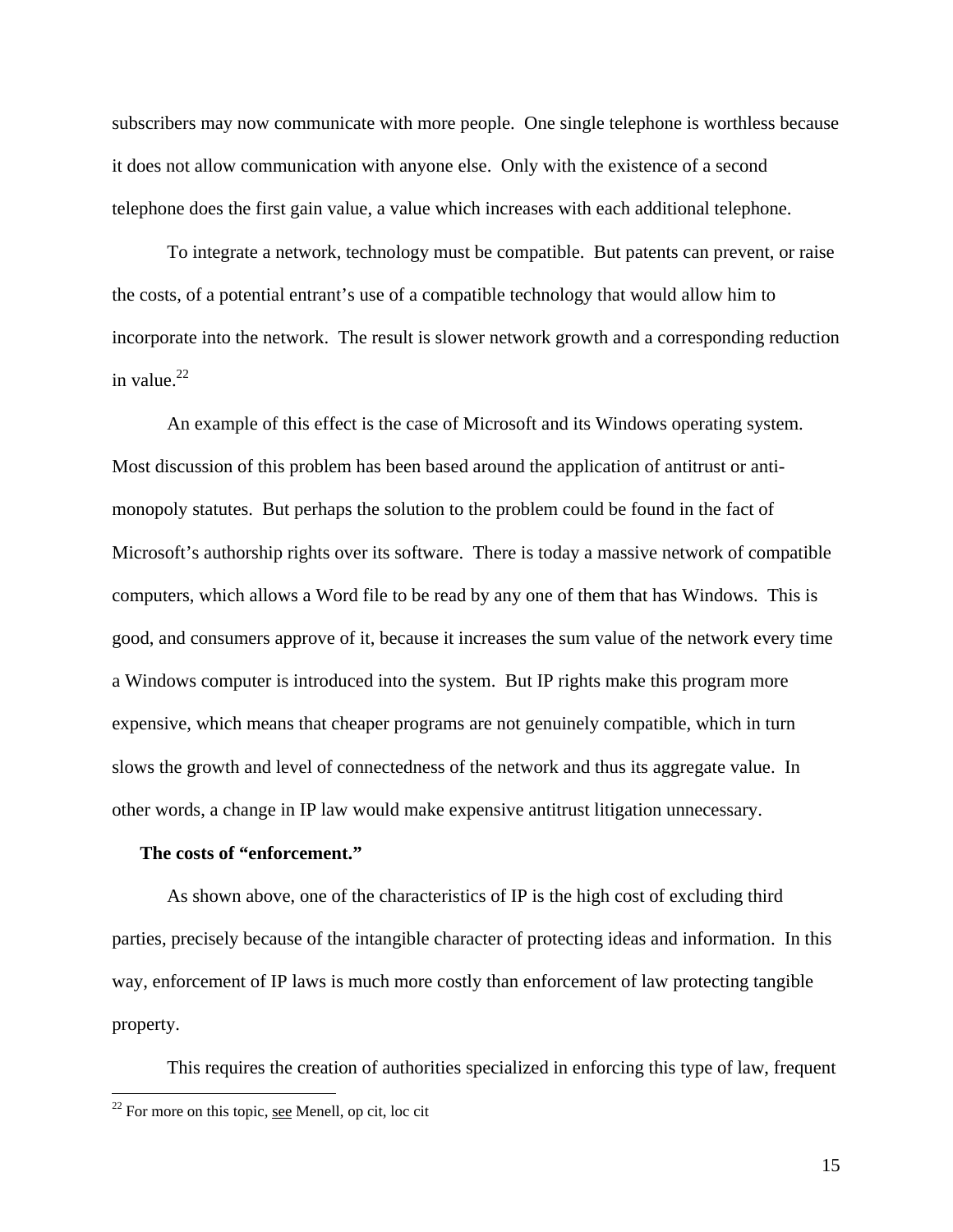and costly litigation, and difficulties in enforcing the rulings and sentences in this area.

 By way of example, one single lawsuit between Kodak and Polaroid over a patent lasted 14 years and cost Kodak some \$100 million. It is estimated that U.S. companies spend \$4 billion per year in patent litigation. And these statistics are only increasing. In the United States, the number of patent lawsuits doubled in the last decade, from 1,171 in 1991 to 2,484 in 2000.<sup>23</sup>

# **4. THE BENEFITS OF IP.**

As we have seen, the costs of IP are enormous. But high cost does not mean expensive. Things are expensive not because they cost a lot, but because of what we get in exchange for the price. In this way, the high costs of IP would be justified if the benefits were sufficient to justify them.

 The benefit of IP is innovation. Note, however, that it is not all innovation, just that innovation caused by the existence of IP—that is to say, the innovation that would not take place were there no IP. This is not equivalent to all existing patents and authorial rights. As we have seen, a good part of these would still exist without IP were the other incentives to creation. The question is whether IP is worth what it costs us.

 The benefits created, if they indeed exist, are much more modest than commonly believed. Anyway, IP in the form in which we currently know it (the scope of rights, terms of protection, etc.) creates excess costs that could be saved, reducing production standards, without substantially reducing the incentives to create or innovate. For example, it is difficult to explain why an author needs protection for 70 years after he dies in order to motivate him to write. In fact, a 10-year protection would not make much of a difference in his creative motivation. Just so, it is not clear that failing to compensate the authors of songs for the right to play them in a pub or a bar, but rather only for the right to reproduce discs, has led to the existence of fewer

<sup>&</sup>lt;sup>23</sup> Pasquel, op cit, loc cit.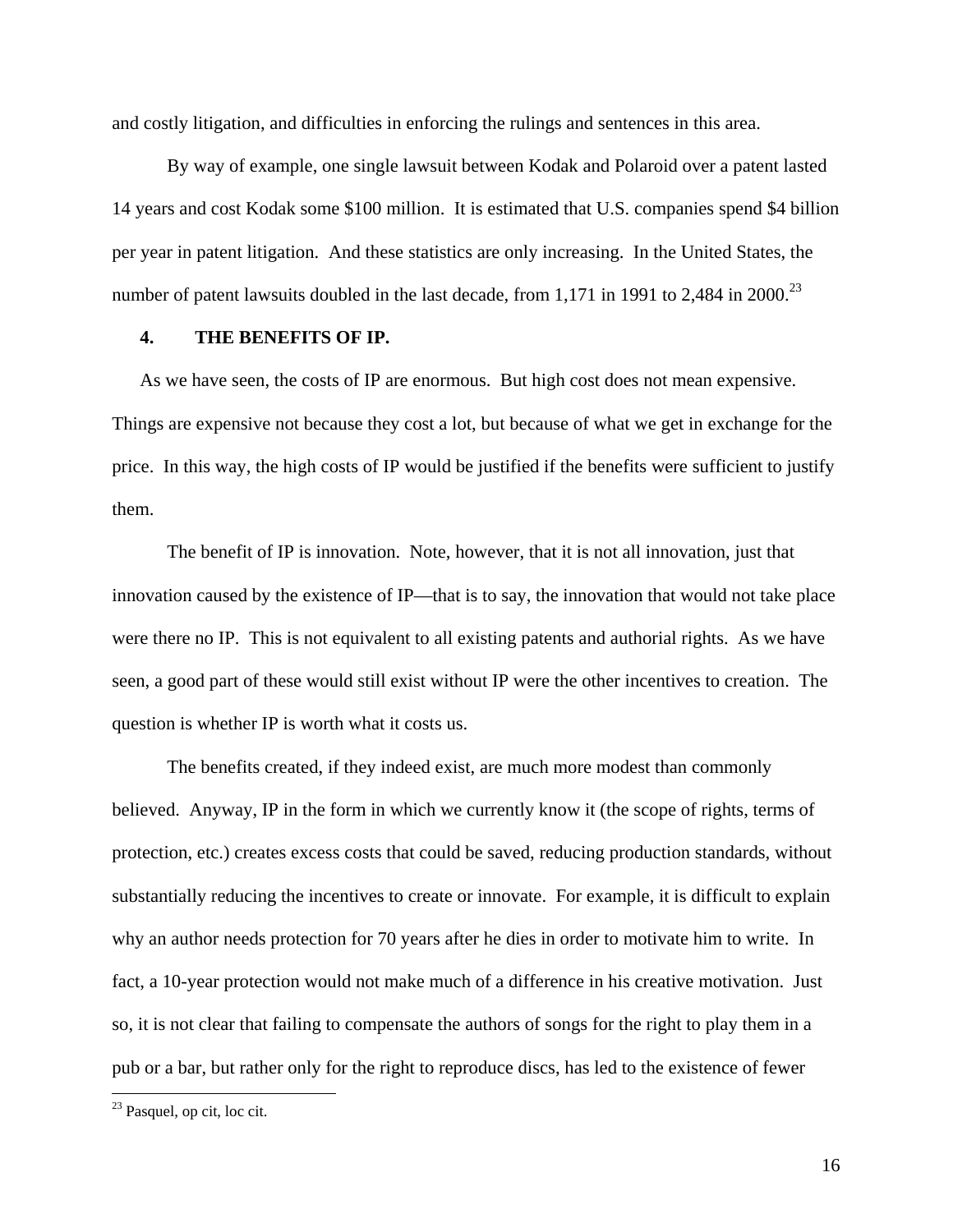songs.

 Perhaps one of the most suggestive pieces of evidence against finding a clear link between IP and innovation is history itself. Important levels of creation have been found in historical moments in which IP as we know it did not exist.

 Great classical works of art and literature were produced when authorial rights did not exist. From Homer to Shakespeare, many writers wrote their masterpieces without the right to control its reproduction or distribution.

 The wheel was invented by someone who apparently had no interest in exclusive rights over the idea. This has created tremendous positive externalities for all those who can use the invention without paying for it. Leonardo da Vinci struggled mightily to discover inventions over which he knew that he would never have the exclusive right.

 Additionally, many of the empirical studies cited by Menell show an ambiguous or weak relationship between innovation and IP (Mansfield, 1986; Schwartzman, 1976; Taylor and Silbertson, 1973). These studies determined that patents were rarely the main vehicle for appropriating income in the majority of industries, with the exception of the chemical and pharmaceutical industries. In many industries, being the first to introduce a product, rapid progress up the learning curve, or other factors have been seen as equally or more important than IP, which plays a relatively modest role.<sup>24</sup>

 One of Mansfield's studies investigated 31 patents to answer the question: What proportion of these innovations would have been introduced later, or never, if they could not have been patented? The companies surveyed responded that nearly half of the inventions would not have been produced without IP. But most of these cases were in the pharmaceutical industry; excluding that industry, only 25% of the inventions would have been affected without patent

 $24$  Menell, op cit, loc cit.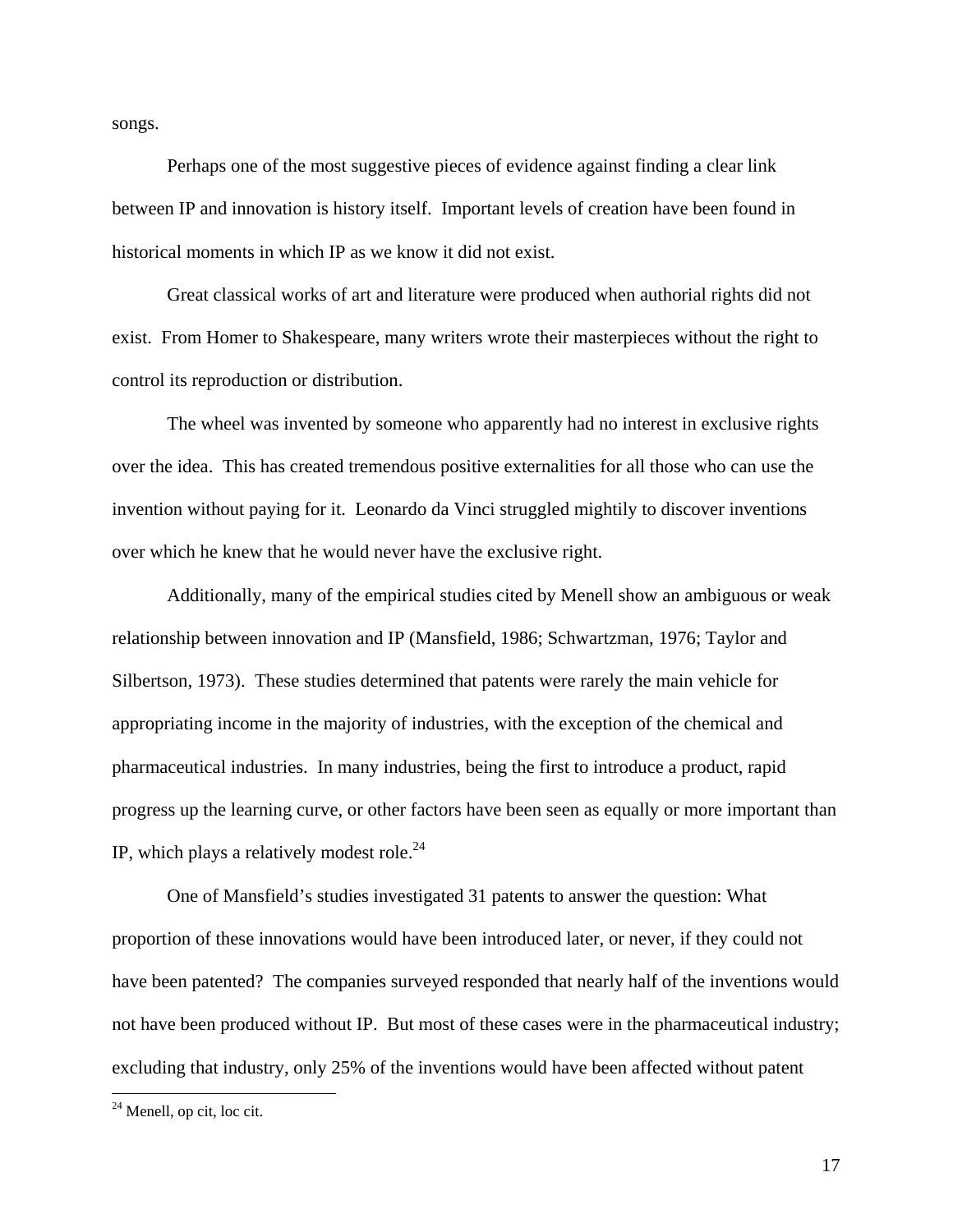protection.<sup>25</sup> In another study, the results were even more negative: in pharmaceutics and chemicals, patents were considered essential in only a third of the cases. In seven industries (electrical equipment, office equipment, motor vehicles, instruments, primary metals, rubber and textiles), patent protection was deemed essential to the development and introduction of less than 10% of inventions. In the office equipment and motor vehicle industries, companies unanimously reported that patent protection was not essential to the development or introduction of any of their inventions during this period.26

 In terms of authorship rights, many factors other than IP explain creativity. Many authors write works for prestige (which allows them to earn money in other markets) or simply for personal or academic satisfaction. This may be the case for the majority, if not all, of the authors who write law books, where academic production is intense. The truth is that, of all published titles, only a small fraction of them are truly profitable for the author.

 Additionally, even for those who wish to earn money for their works, other mechanisms could achieve this end without the existence of authorship rights. Classic works like "The Three Musketeers" or "Les Miserables" were not written as books per se, but rather as serials in newspapers, much like a soap opera today. Readers bought the newspaper to learn what happened next in the story, and most of the profit was given to the author. Income came from being the first one, not from being the only one.

 Shakespeare wrote theatre so that the continuous productions of the play would enable him to charge spectators, as the costs of reproducing the work were high. If there were no authorship rights for music, authors might still write songs so that people would pay to attend their concerts or recitals.

<sup>25</sup> Cole, Julio. "Patentes: Costos y Beneficios." Loc cit.

<sup>26</sup> Ibid, loc cit.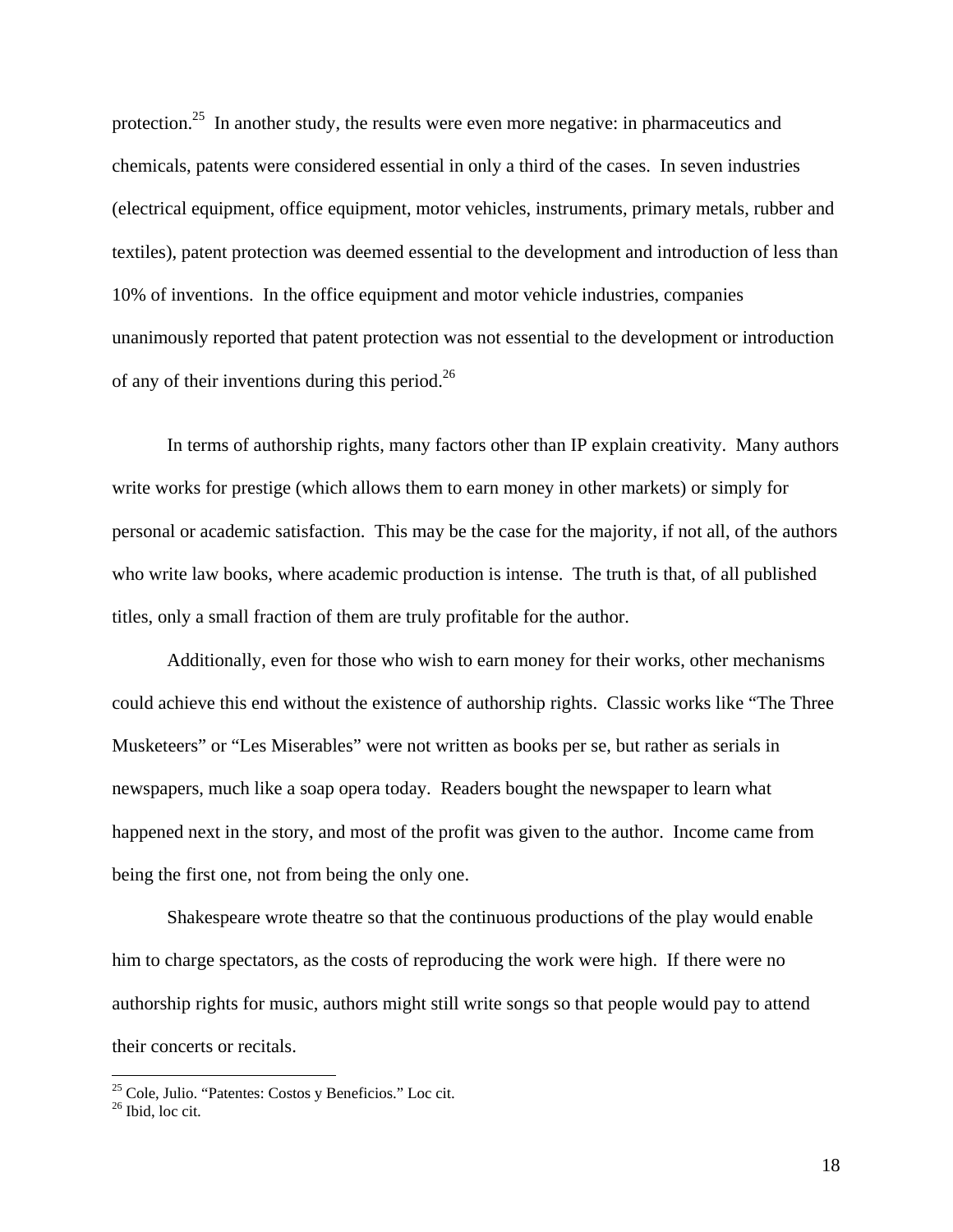Another common practice, absent authorship rights, was patronage. Important families, especially during the Renaissance, were patrons of authors and artists in order to gain prestige. Today, important companies would be willing to be the patrons of singers, writers and even plastic artists, just to publicize their products and services, or to be recognized as entities that support art and culture. In these cases, they would finance the costs that an author could not recoup if authorship rights did not exist.

 Another example of a similar idea would be hardware manufacturers having an interest in the existence of software in order to sell their machines. As Pasquel demonstrated, this is what Apple did to sell Macintosh computers (a private good), giving away the MacWrite program for free (a public good).<sup>27</sup> Even if we accept that a certain amount of exclusivity is necessary, the immediate question is "how much exclusivity" is necessary to promote innovation. For example, it is improbable that a 1,000-year period of protection of authorial rights would incentivize much more production than a 10-year period. This is because no-one invests time and energy in order to recoup it in 1,000 years. Their expected period of return is much shorter, because in 1,000 years they will be dead. One wonders if a 70-year period after the death of the author really increases creativity. But exclusive rights-holders are always struggling to increase the length of their rights and thus increase their profits, even though it is improbable that longer periods of time really incentivize innovation.

 By way of example, in the United States in 1790, an author was protected for 14 years, renewable for another 14. In 1831, this period was extended to 28 years, renewable for another 14. In 1909, the period was extended to 28 years, renewable for another 28. In 1976, the period was extended to the life of the author plus 50 years in the case of human beings, or 75 years for companies. Recently, in 1998, the period was extended to the life of the author plus 75 years,

<sup>27</sup> Pasquel, op cit, loc cit.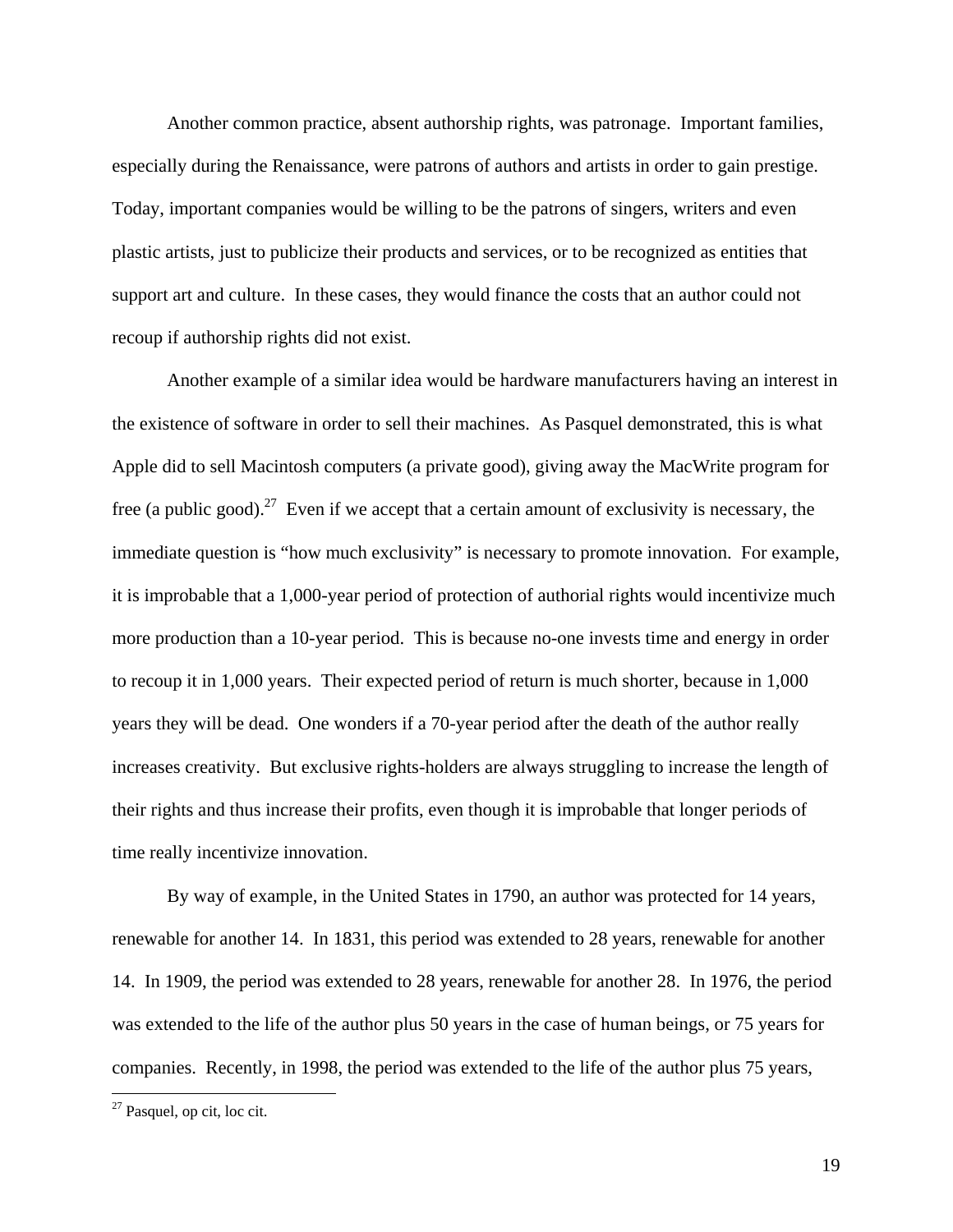and in the corporate case (the rights of companies) to 95 years. The curious aspect to this change is that it was made retroactive, permitting the automatic renewal of patents that were about to expire, even though extant works no longer need an incentive precisely because they have already been created. This shows that extending the period is more the result of "rent seeking," or the search for profits by interested parties, than the real intent to increase innovation and

creativity.

As Cole aptly comments:

It would be very difficult to explain this historical evolution by applying the theory usually applied to justify "intellectual property," that is, the idea that exclusive rights are necessary to create "incentives" for literary and artistic creation. . . . The successive extensions of the duration of copyright put the lie to any notion of "intellectual property as incentive": this has not been the real motive of the amendments. How many literary or musical works would never have been created in the last century if the maximum duration had stayed at 28 years? Probably very few, but the question is irrelevant because that is not the point. The reality is that the slogan of incentives is a façade to hide the real purpose, which has always been to extend the duration of profitable monopolies. In theory, intellectual property laws exist to provide incentives for creation; in fact, they are nothing more than a very effective form of rent-seeking.<sup>28</sup>

Commenting on the "Bono Law" that established the 70-year period after the death of the author

with a 95-year period for corporate authors, Cole also notes:

It appears that the Sonny Bono Law was promoted by business groups in the film industry, with strong support from Disney executives who were concerned that some of their well-known characters would pass into the public domain (starting with Mickey Mouse, whose copyright was to expire in 2003)—*see* "Free Mickey Mouse," THE ECONOMIST (Oct. 12, 2002), p. 73. This posture is not surprising, considering the great commercial value of these copyrights; but it is a bit ironic that the company attempting to prevent its characters from passing into the public domain is the company that probable has most benefitted from characters and stories taken from the public domain: Snow White, Pinocchio, The Little Mermaid, The Jungle Book, and The Hunchback of Notre Dame, to name a few examples.<sup>29</sup>

Many forms of protection are ridiculously exaggerated. For example, in 1996, the

<sup>&</sup>lt;sup>28</sup> Cole, Julio. "Propiedad Intelectual: Comentarios Sobre Algunas Tendencias Recientes" www.economia.ufm.edu

<sup>29</sup> Ibid, loc cit.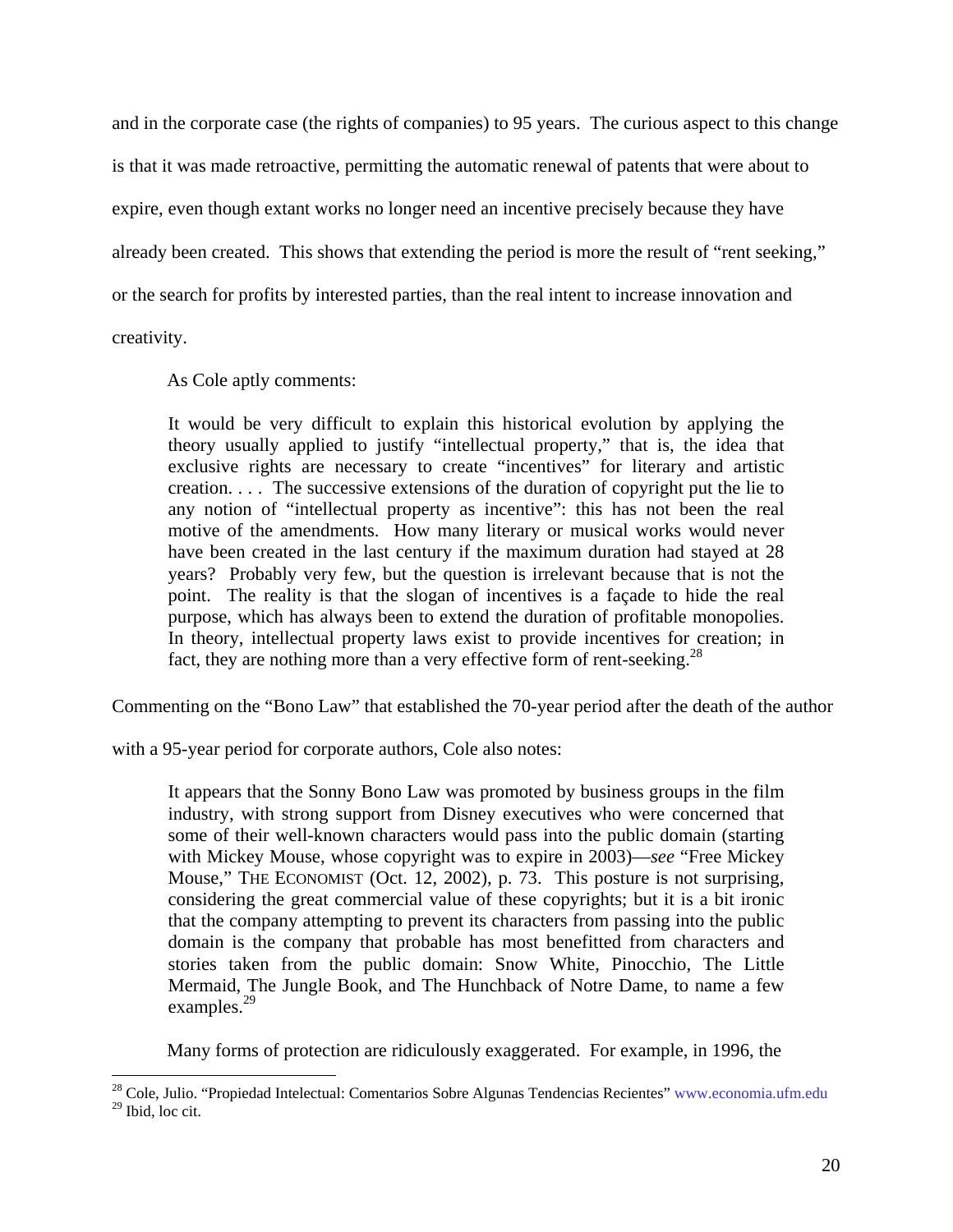ASCAP American Society of Composers and Performers) sent letters to U.S. summer camps,

seeking the annual royalty payments so that the children who attended the camps could sing

songs around a campfire, as this constituted a "public performance" of those songs in exchange

for which the camps received monetary compensation in the form of payment by the parents who

pay to send their children to camp so that they might sing merrily around the campfire.

Commenting on this case, Cole writes:

Naturally, there was a revolt, with public protest by indignant parents, and the public image of ASCAP was destroyed, which eventually led them to cease requesting payment of the sums originally requested, accepting instead a nominal fee (one dollar per year per camp). Notably, this nominal payment represents the formal recognition of the principle defended by ASCAP: that songs are the property of the rights-holder, and that any public performance thereof, even by schoolchildren singing around a fire, must be done with the permission of the owner. Even more notable is the argument advanced by one of the ASCAP lawyers: "[The camps] purchase paper and other material for their arts-and-crafts, they can also pay for the music [they use]. . . . If they keep singing [our songs] without paying, we will sue them if necessary."

Probably without realizing it, this lawyer expressed very eloquently the basic fallacy behind the concept of intellectual property. Any economist could explain to him that the camps have to pay for the materials used in arts-and-crafts for a simple reason: those materials are scarce, they have alternate uses, and there is thus an opportunity cost. Cardboard used for painting cannot be used that the same time for something else. The same does not occur with songs. If the children sing a song around the campfire, this does not use it up; others can sing it as well. There is no opportunity cost, and it is thus not a scarce resource.<sup>30</sup>

Another equally ridiculous case took place in Spain, where two collective organizations, the

Sociedad General de Autores de España (SGAE) and the Asociación de Gestión de Derechos

Intelectuales (AGDI), demanded that a hotel chain pay for the use of music in the guest rooms.

This demand was denied, as the hotels defended themselves with the argument that a guest room

was really a temporary domicile and therefore playing a song constituted private use.<sup>31</sup>

# **5. WHY IS IP THEFT?**

<sup>&</sup>lt;sup>30</sup> Cole, Julio. "Propiedad Intelectual: Comentarios Sobre Algunas Tendencias Recientes", loc cit.<br><sup>31</sup> Ibid, loc cit.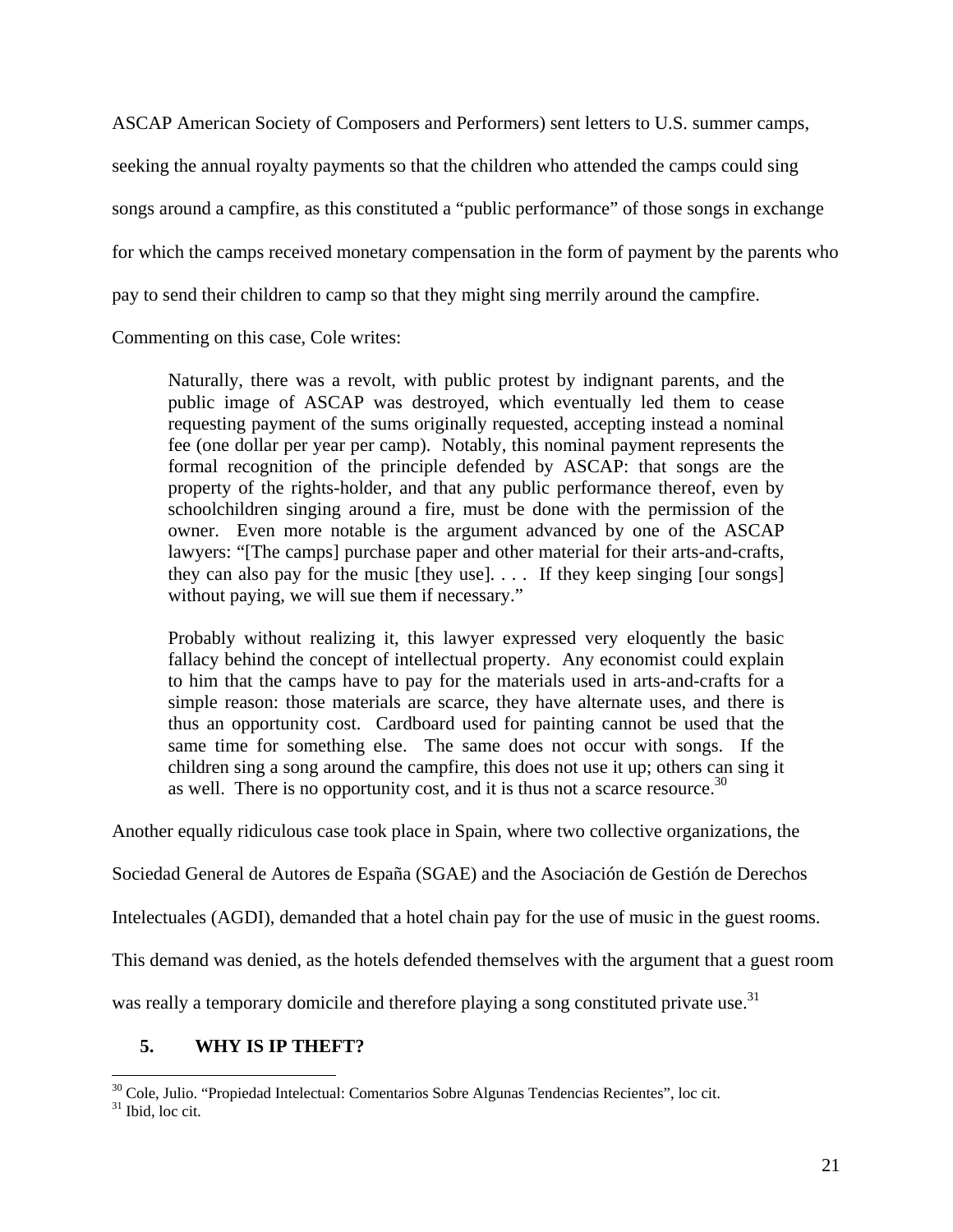Obviously, the term "theft" is not being used in its legally accepted sense. Theft occurs when a legally defined right is violated; therefore, the contours of theft depends on what the law says. Given that the law recognized IP rights, the exercise of those rights is not legally a theft. In reality, we are arguing that IP is taking something from someone, something that it ought not take.

As Kinsella aptly noted, IP gives partial rights of control over the tangible property of others. This is because an IP rights-holder can prohibit the owner of a tangible good from engaging in certain actions **within his rights.** In this way, an owner of authorship rights can prohibit Juan from writing down certain words in a certain order, using his own paper and his own ink, merely because he had organized those words in that way previously. This invasion of others' property that IP generate should be taken into account when seeking to justify it.<sup>32</sup>

The idea is a simple one. Property implies the right to exclude, which right is defined by law at the moment in which the owner acquires the property. Just so, my neighbor's rights are defined by the fact that a property line separates what is mine from what is his. If he plants in my yard, he violates my property rights. If I plant in his yard, I violate his property rights. Can you imagine if my neighbor could alter the property line in the future just by thinking about it? This would mean that my property would be affected by an act subsequent to acquisition, which I could not control.

 But this is precisely what IP does. An idea, subsequent to my acquisition of rights, can limit the "property line" of my rights, reducing my abilities to exclude others, and conceding to the IP rights-holder the possibility of excluding me from certain uses of my property.

This is shown in the example used by Kinsella:

<sup>&</sup>lt;sup>32</sup> Kinsella, op cit, loc cit.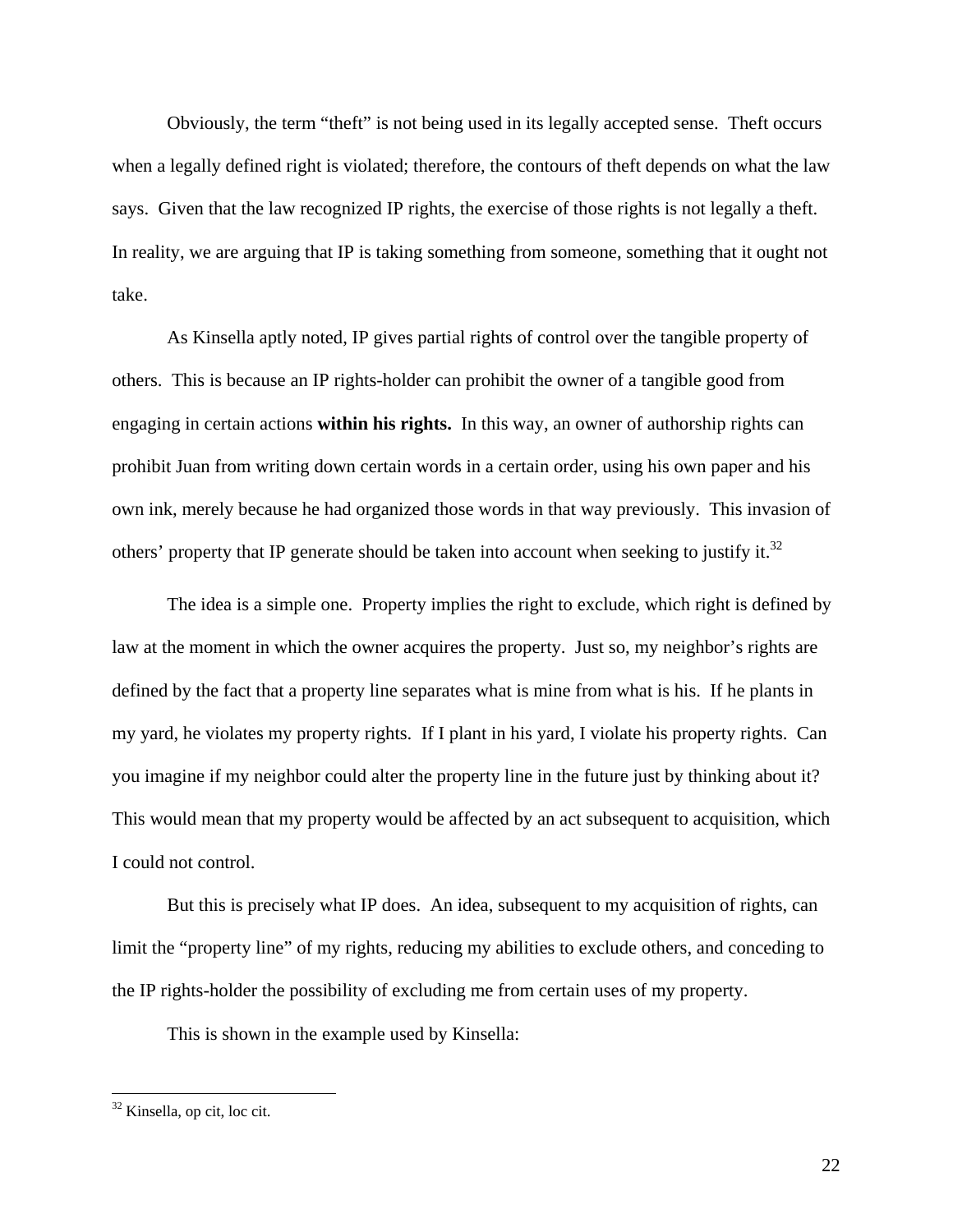For example, by inventing a new technique to dig wells, the inventor can prevent everyone else in the world from digging such wells on our property. To take another example, imagine the time when men lived in caves. A brilliant man let's call him Galt-Magnon—decides to build a hut in an open field near his crops. It is surely a good idea, and others take note. Naturally they imitate Galt-Magnon, and begin to build their own huts. But the first man to invent a hut, according to the idea of IP, would have the right to prevent others from building huts in their own fields and with their own timber, or charge them a fee to permit them to build huts. Clearly, the inventor in this example becomes a part-owner of the tangible property (land and timber) of everyone else, not because he occupied or possessed them first, . . . but merely because he had an idea. <sup>33</sup>

In other words, the exclusive right created by IP gives anyone who has a protectable idea the right to expropriate part of the tangible property of someone else.

 In this way, it reduces the incentives to use and invest property, as the exclusivity that IP grants to someone who had an idea reduces the exclusivity granted to the owner of the tangible property. In other words, the inventor or author, through his idea, generates externalities to the owners of tangible property.

 Boldrin and Levine explain why this effect is produced, when they fail to clearly understand what the limit should be on IP's rights over an idea. According to them, IP has two components. The first is the right to own and sell one's own ideas. The second is the right to control their use once sold. The first is essential and should be granted. No-one can be forced to share or sell an idea to someone else, and anyone can carry an idea with them to their grave if they so desire. The second, known as "downstream licensing," they see as economically dangerous. Such licensing is nothing more than the use of contracts to prohibit the owner of a disc, a book or a product based on a patent from competing in the future with the right that they acquired. But as they note, the absence of competition leads to monopoly, a situation that economists generally strive to avoid.<sup>34</sup>

<sup>&</sup>lt;sup>33</sup> Ibid, loc cit.

<sup>34</sup> *Boldrin, Michel y Levine, David K. "*The Case Against Intellectual Property" www.dklevine.com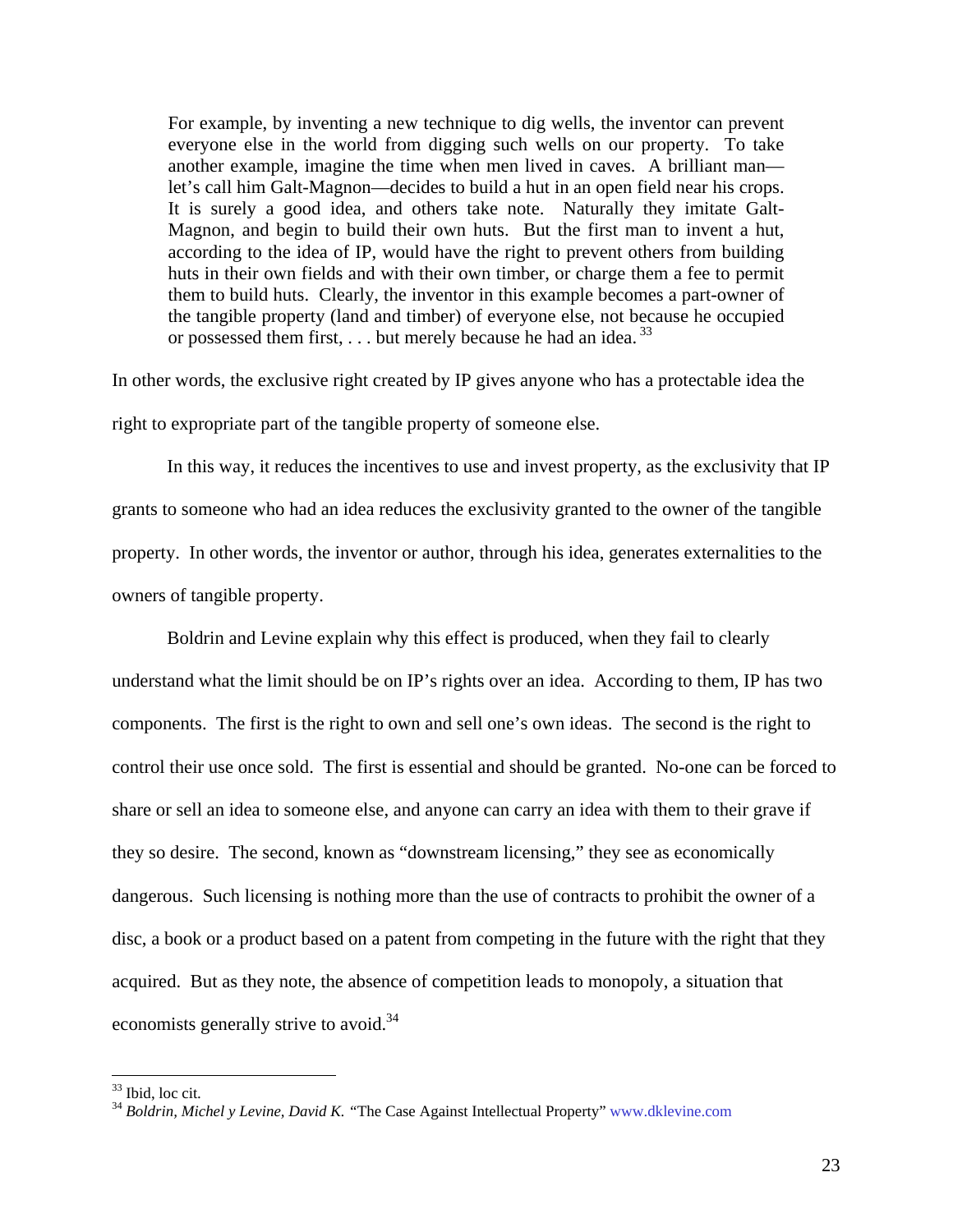As Boldrin and Levine show, the argument that has been used to sustain the monopoly has simply been the need to support creativity. The logic behind this is that investment in innovation is a cost and ideas are distributed at no cost, or at least at a marginal cost. Given that, in perfect competition, prices only reflect the marginal cost, the fixed costs cannot be recuperated. Therefore, if inventors were forced to compete with their clients, they could never recoup the costs of creation. But these authors argue that we are not dealing with fixed costs, but rather with sunk costs. Given that only the ideas found in people or things have value, the cost of invention is the cost of creating the first unit. But this sunk cost is very common in the economy, and does not represent a particularly serious challenge to perfect competition. In other markets, in which sunk costs exist, there is no mechanism similar to IP which grants a monopoly in order to recoup sunk costs.  $35$  The authors argue that competitive markets offer the possibility of recouping sunk costs. For example, in the case of a work of music, this could be recouped in a CD offered for sale. The first CD will sell at a very high cost because there is low supply. It will be purchased by those who value it highly, or by those who wish to reproduce it and sell it quickly and make money before the offer increases. By the time Napster users can obtain a copy, the price will have fallen dramatically. At this point, it will be bought by those who do not have such a strong interest in having and enjoying the song so quickly. By this point, we can expect that the income obtained will have covered the costs of production, including the famous sunk costs, as occurs in other markets.<sup>36</sup>

 In fact, this occurs in the case of news. The effort of obtaining a scoop has sunk costs for the media outlet and/or the journalist, that in theory could not be recouped because once the story is published they will no longer be paid for those costs. But it is clear that the increase in initial

<sup>&</sup>lt;sup>35</sup> *Ibid*, loc cit.<br><sup>36</sup> Boldrin, Michele y Levine, David K, "Why Napster is Right" www.dklevine.com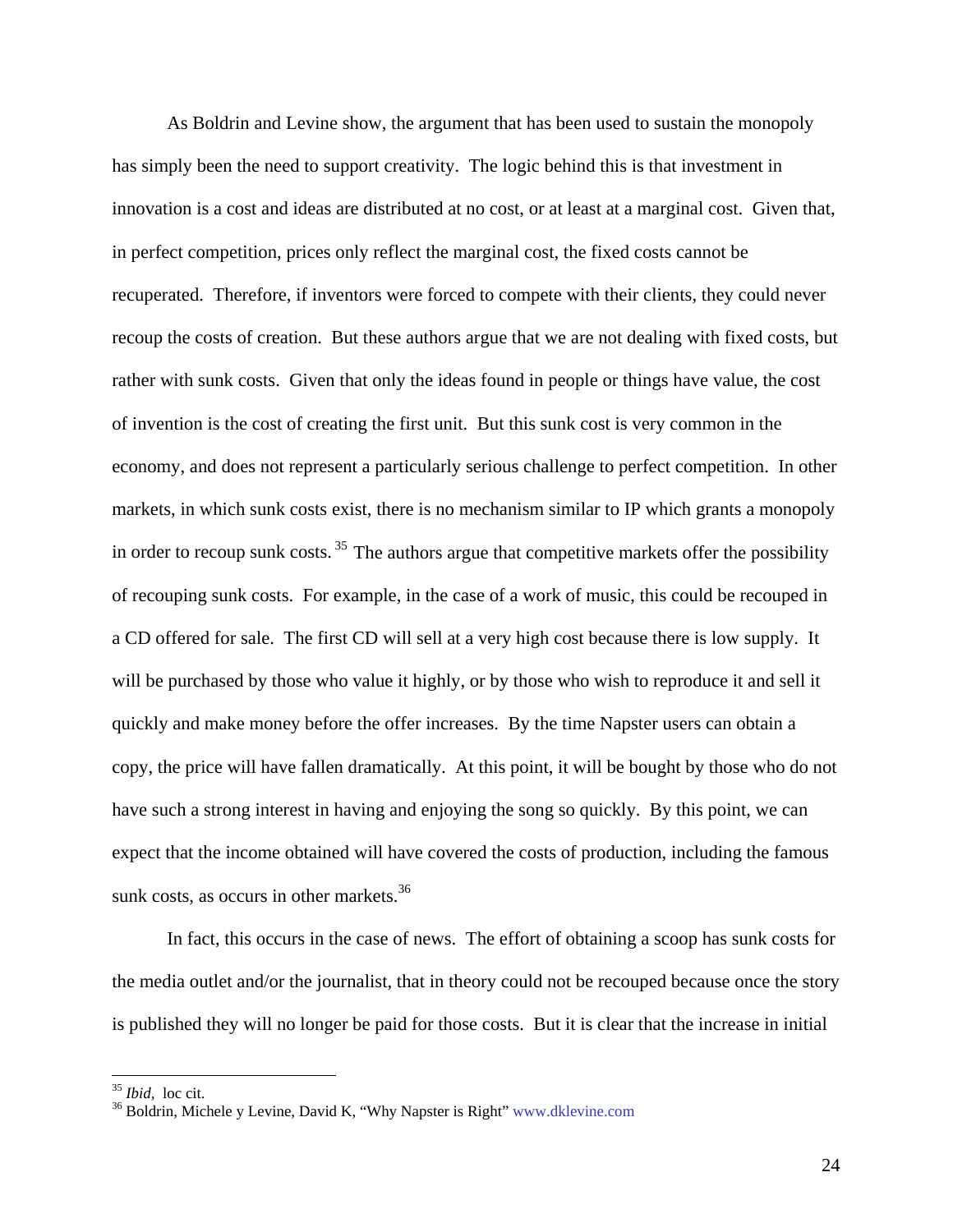sales, motivated by those who want to learn the news quickly, justifies the effort of obtaining it. It has never been necessary to permit a monopoly so that media outlets can recoup the sunk costs of obtaining news. We do not see why the same could not occur in the case of IP.

 This is not to deny the possibility that someone, with an idea, could save it and decide when to sell it. They can, additionally, protect industrial or commercial secrets. But once the idea is incorporated into a product, then the idea is in the hands of whoever acquired the product that incorporates it. No longer should the owner have control over what can be done with it, as this would serve to limit what others can do with their own property. This discussion, clearly disputed in whether it should reach the disappearance of patents and authorship rights, does clearly show that the greater the protection, the greater the property rights of others are affected. Therefore, even if we come to the conclusion that IP is justified in order to motivate creativity, we should evaluate the costs that levels of protection place on the rest of society. Excessive terms or exaggerated scope of protection are nothing but a way to expropriate what we already have, paradoxically reducing the incentives for tangible property to generate an adequate and efficient use of resources. IP can even put at risk our own privacy or liberty.

# **6. Conclusion.**

Francis Drake shares two apparently contradictory titles. Drake received the title of Sir from the Queen of England, in recognition of his brave accomplishments at sea. Thus, the English consider him one of their most important naval heroes.

But for the Spanish, Francis Drake was nothing but a pirate who raided boats for his private gain, robbing the wealth that was brought back from America. Drake deserved to be hanged.

Curiously, "pirate" is the name we give to those who violate IP. Also curiously, the title